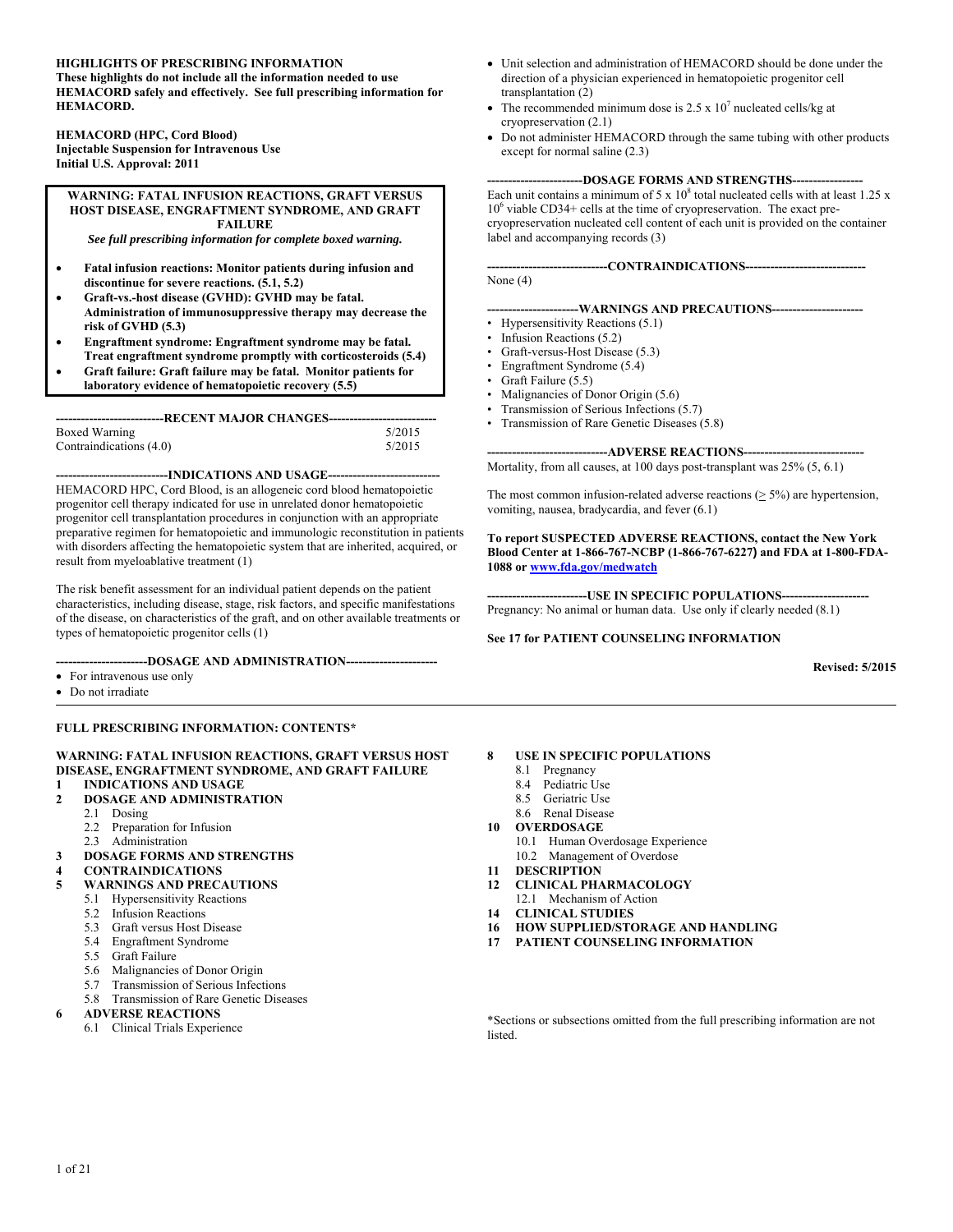### **FULL PRESCRIBING INFORMATION**

### **WARNING: FATAL INFUSION REACTIONS, GRAFT VERSUS HOST DISEASE, ENGRAFTMENT SYNDROME AND GRAFT FAILURE**

**Fatal infusion reactions: HEMACORD administration can result in serious, including fatal, infusion reactions. Monitor patients and discontinue HEMACORD infusion for severe reactions.** *[See Warnings and Precautions (5.1, 5.2)]* 

**Graft-vs.-host disease (GVHD): GVHD is expected after administration of HEMACORD, and may be fatal. Administration of immunosuppressive therapy may decrease the risk of GVHD.** *[See Warnings and Precautions (5.3).]*  

**Engraftment syndrome: Engraftment syndrome may progress to multiorgan failure and death. Treat engraftment syndrome promptly with corticosteroids.** *[See Warnings and Precautions (5.4).]* 

 **Graft failure: Graft failure may be fatal. Monitor patients for laboratory evidence of hematopoietic recovery. Prior to choosing a specific unit of HEMACORD, consider testing for HLA antibodies to identify patients who are alloimmunized.** *[See Warnings and Precautions (5.5).]*

### **1 INDICATIONS AND USAGE**

 26 HEMACORD, HPC (Hematopoietic Progenitor Cell), Cord Blood, is an allogeneic cord blood 27 hematopoietic progenitor cell therapy indicated for use in unrelated donor hematopoietic 28 progenitor stem cell transplantation procedures in conjunction with an appropriate preparative 29 regimen for hematopoietic and immunologic reconstitution in patients with disorders affecting 30 the hematopoietic system that are inherited, acquired, or result from myeloablative treatment. 32 The risk benefit assessment for an individual patient depends on the patient characteristics, 33 including disease, stage, risk factors, and specific manifestations of the disease, on characteristics

- 34 of the graft, and on other available treatments or types of hematopoietic progenitor cells.
- 

# **2 DOSAGE AND ADMINISTRATION**

- 38 For intravenous use only.
- Do not irradiate.
- 

41 Unit selection and administration of HEMACORD should be done under the direction of a 42 physician experienced in hematopoietic progenitor cell transplantation.

## **2.1 Dosing**

 46 The recommended minimum dose is  $2.5 \times 10^7$  nucleated cells/kg at cryopreservation. Multiple 47 units may be required in order to achieve the appropriate dose.

49 Matching for at least 4 of 6 HLA-A antigens, HLA-B antigens, and HLA-DRB1 alleles is

50 recommended. The HLA typing and nucleated cell content for each individual unit of

- 51 HEMACORD are documented on the container label and/or in accompanying records.
-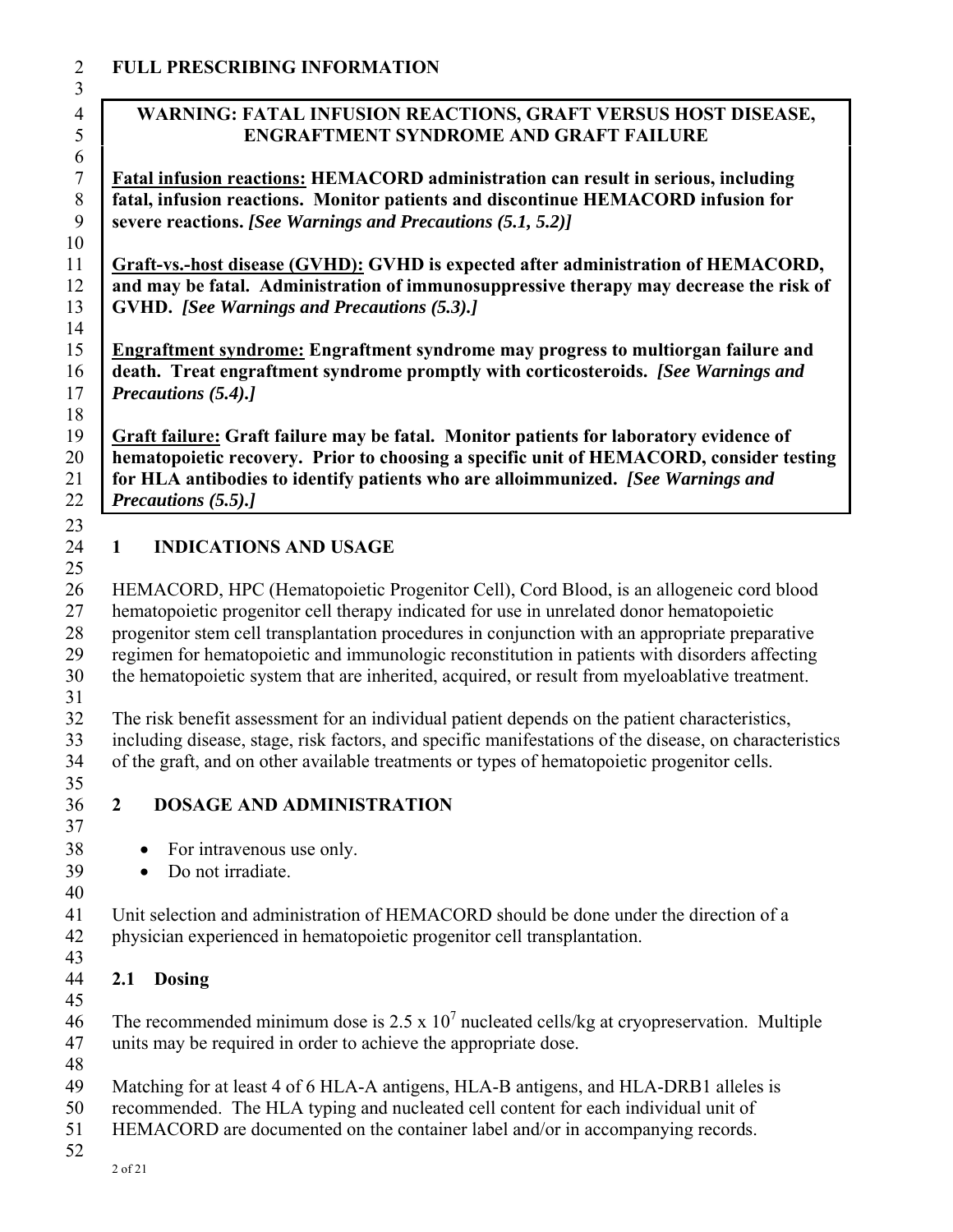### 53 **2.2 Preparation for Infusion**  53<br>54

| J4       |              |                                                                                                                                                |
|----------|--------------|------------------------------------------------------------------------------------------------------------------------------------------------|
| 55       |              | HEMACORD should be prepared by a trained healthcare professional.                                                                              |
| 56<br>57 | $\bullet$    | Do not irradiate HEMACORD.                                                                                                                     |
|          |              |                                                                                                                                                |
| 58       | $\bullet$    | See the appended detailed instructions for preparation of HEMACORD for infusion.                                                               |
| 59       | $\bullet$    | Once prepared for infusion, HEMACORD may be stored at 4 to 25 $\degree$ C for up to 4 hours if                                                 |
| 60       |              | DMSO is not removed, and at $4^{\circ}$ C for up to 24 hours if DMSO is removed in a washing                                                   |
| 61       |              | procedure [see Instructions for Preparation for Infusion].                                                                                     |
| 62<br>63 | $\bullet$    | The recommended limit on DMSO administration is 1 gram per kg body weight per day [see<br>Warnings and Precautions (5.2) and Overdosage (10)]. |
| 64<br>65 | 2.3          | Administration                                                                                                                                 |
| 66       |              |                                                                                                                                                |
| 67       |              | HEMACORD should be administered under the supervision of a qualified healthcare                                                                |
| 68       |              | professional experienced in hematopoietic progenitor cell transplantation.                                                                     |
| 69       |              |                                                                                                                                                |
| 70       |              | 1. Confirm the identity of the patient for the specified unit of HEMACORD prior to                                                             |
| 71       |              | administration.                                                                                                                                |
| 72       |              | 2. Confirm that emergency medications are available for use in the immediate area.                                                             |
| 73       |              | 3. Ensure the patient is hydrated adequately.                                                                                                  |
| 74       |              | 4. Premedicate the patient 30 to 60 minutes before the administration of HEMACORD.                                                             |
| 75       |              | Premedication can include any or all of the following: antipyretics, histamine                                                                 |
| 76       |              | antagonists, and corticosteroids.                                                                                                              |
| 77       | 5.           | Inspect the product for any abnormalities such as unusual particulates and for breaches                                                        |
| 78       |              | of container integrity prior to administration. Prior to infusion, discuss all such product                                                    |
| 79       |              | irregularities with the laboratory issuing the product for infusion.                                                                           |
| 80       |              | 6. Administer HEMACORD by intravenous infusion. Do not administer in the same                                                                  |
| 81       |              | tubing concurrently with products other than 0.9% Sodium Chloride, Injection (USP).                                                            |
| 82       |              | HEMACORD may be filtered through a 170 to 260 micron filter designed to remove                                                                 |
| 83       |              | clots. Do NOT use a filter designed to remove leukocytes.                                                                                      |
| 84       | 7.           | For adults, begin infusion of HEMACORD at 100 milliliters per hour and increase the                                                            |
| 85       |              | rate as tolerated. For children, begin infusion of HEMACORD at 1 milliliter per kg per                                                         |
| 86       |              | hour and increase as tolerated. The infusion rate should be reduced if the fluid load is                                                       |
| 87       |              | not tolerated. The infusion should be discontinued in the event of an allergic reaction                                                        |
| 88       |              | or if the patient develops a moderate to severe infusion reaction. [See Warnings and                                                           |
| 89       |              | Precautions (5.2) and Adverse Reactions (6).]                                                                                                  |
| 90<br>91 |              | 8. Monitor the patient for adverse reactions during, and for at least six hours after,                                                         |
| 92       |              | administration. Because HEMACORD contains lysed red cells that may cause renal                                                                 |
| 93       |              | failure, careful monitoring of urine output is also recommended.                                                                               |
| 94       | $\mathbf{3}$ | <b>DOSAGE FORMS AND STRENGTHS</b>                                                                                                              |
| 95       |              |                                                                                                                                                |
| 96       |              | Each unit of HEMACORD contains a minimum of $5.0 \times 10^8$ total nucleated cells with a                                                     |
| 97       |              | minimum of 1.25 x $10^6$ viable CD34+ cells, suspended in 10% dimethyl sulfoxide (DMSO) and                                                    |
| 98       |              | 1% Dextran 40, at the time of cryopreservation.                                                                                                |
| 99       |              |                                                                                                                                                |
| 100      |              | The exact pre-cryopreservation nucleated cell content is provided on the container label and in                                                |
| 101      |              | accompanying records.                                                                                                                          |
| 102      |              |                                                                                                                                                |
|          |              |                                                                                                                                                |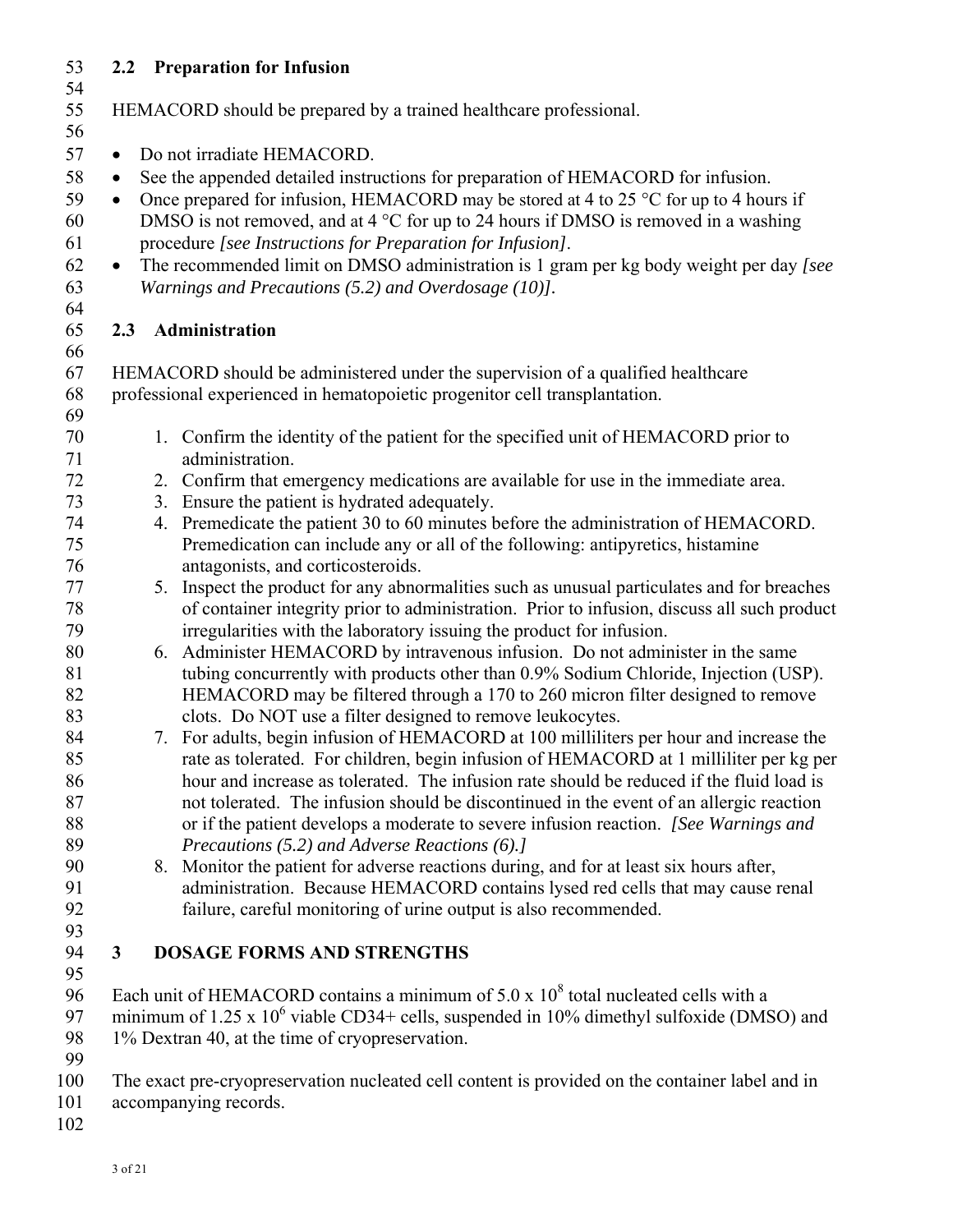### 103 **4 CONTRAINDICATIONS**  103<br>104

| 1 V T      |                 |                                                                                                                                                                                            |
|------------|-----------------|--------------------------------------------------------------------------------------------------------------------------------------------------------------------------------------------|
| 105        | None            |                                                                                                                                                                                            |
| 106        |                 |                                                                                                                                                                                            |
| 107        | $5\overline{)}$ | <b>WARNINGS AND PRECAUTIONS</b>                                                                                                                                                            |
| 108        |                 |                                                                                                                                                                                            |
| 109        | 5.1             | <b>Hypersensitivity Reactions</b>                                                                                                                                                          |
| 110<br>111 |                 |                                                                                                                                                                                            |
| 112        |                 | Allergic reactions may occur with infusion of HPC, Cord Blood, including HEMACORD.<br>Reactions include bronchospasm, wheezing, angioedema, pruritus and hives [see Adverse]               |
| 113        |                 | <i>Reactions (6)]</i> . Serious hypersensitivity reactions, including anaphylaxis, also have been                                                                                          |
| 114        |                 | reported. These reactions may be due to dimethyl sulfoxide (DMSO), Dextran 40, or a plasma                                                                                                 |
| 115        |                 | component of HEMACORD.                                                                                                                                                                     |
| 116        |                 |                                                                                                                                                                                            |
| 117        |                 | HEMACORD may contain residual antibiotics if the cord blood donor was exposed to antibiotics                                                                                               |
| 118        |                 | in utero. Patients with a history of allergic reactions to antibiotics should be monitored for                                                                                             |
| 119        |                 | allergic reactions following HEMACORD administration.                                                                                                                                      |
| 120        |                 |                                                                                                                                                                                            |
| 121        |                 | <b>5.2 Infusion Reactions</b>                                                                                                                                                              |
| 122        |                 |                                                                                                                                                                                            |
| 123        |                 | Infusion reactions are expected to occur and include nausea, vomiting, fever, rigors or chills,                                                                                            |
| 124        |                 | flushing, dyspnea, hypoxemia, chest tightness, hypertension, tachycardia, bradycardia,                                                                                                     |
| 125        |                 | dysgeusia, hematuria, and mild headache. Premedication with antipyretics, histamine                                                                                                        |
| 126        |                 | antagonists, and corticosteroids may reduce the incidence and intensity of infusion reactions.                                                                                             |
| 127        |                 |                                                                                                                                                                                            |
| 128        |                 | Severe reactions, including respiratory distress, severe bronchospasm, severe bradycardia with                                                                                             |
| 129        |                 | heart block or other arrhythmias, cardiac arrest, hypotension, hemolysis, elevated liver enzymes,                                                                                          |
| 130        |                 | renal compromise, encephalopathy, loss of consciousness, and seizure also may occur. Many of                                                                                               |
| 131        |                 | these reactions are related to the amount of DMSO administered. Minimizing the amount of                                                                                                   |
| 132<br>133 |                 | DMSO administered may reduce the risk of such reactions, although idiosyncratic responses may                                                                                              |
| 134        |                 | occur even at DMSO doses thought to be tolerated. The actual amount of DMSO depends on the<br>method of preparation of the product for infusion. Limiting the amount of DMSO infused to no |
| 135        |                 | more than 1 gram per kilogram per day is recommended [see Overdosage $(10)$ ].                                                                                                             |
| 136        |                 |                                                                                                                                                                                            |
| 137        |                 | If infusing more than one unit of HPC, Cord Blood, on the same day, do not administer                                                                                                      |
| 138        |                 | subsequent units until all signs and symptoms of infusion reactions from the prior unit have                                                                                               |
| 139        |                 | resolved.                                                                                                                                                                                  |
| 140        |                 |                                                                                                                                                                                            |
| 141        |                 | Infusion reactions may begin within minutes of the start of infusion of HEMACORD, although                                                                                                 |
| 142        |                 | symptoms may continue to intensify and not peak for several hours after completion of the                                                                                                  |
| 143        |                 | infusion. Monitor the patient closely during this period. When a reaction occurs, discontinue the                                                                                          |
| 144        |                 | infusion and institute supportive care as needed.                                                                                                                                          |
| 145        |                 |                                                                                                                                                                                            |
| 146        | 5.3             | <b>Graft-versus-Host Disease</b>                                                                                                                                                           |
| 147        |                 |                                                                                                                                                                                            |
| 148        |                 | Acute and chronic graft-versus-host disease (GVHD) may occur in patients who have received                                                                                                 |
| 149        |                 | HEMACORD. Classic acute GVHD is manifested as fever, rash, elevated bilirubin and liver                                                                                                    |
| 150        |                 | enzymes, and diarrhea. Patients transplanted with HEMACORD also should receive                                                                                                             |
| 151        |                 | immunosuppressive drugs to decrease the risk of GVHD. [See Adverse Reactions (6.1).]                                                                                                       |
| 152        |                 |                                                                                                                                                                                            |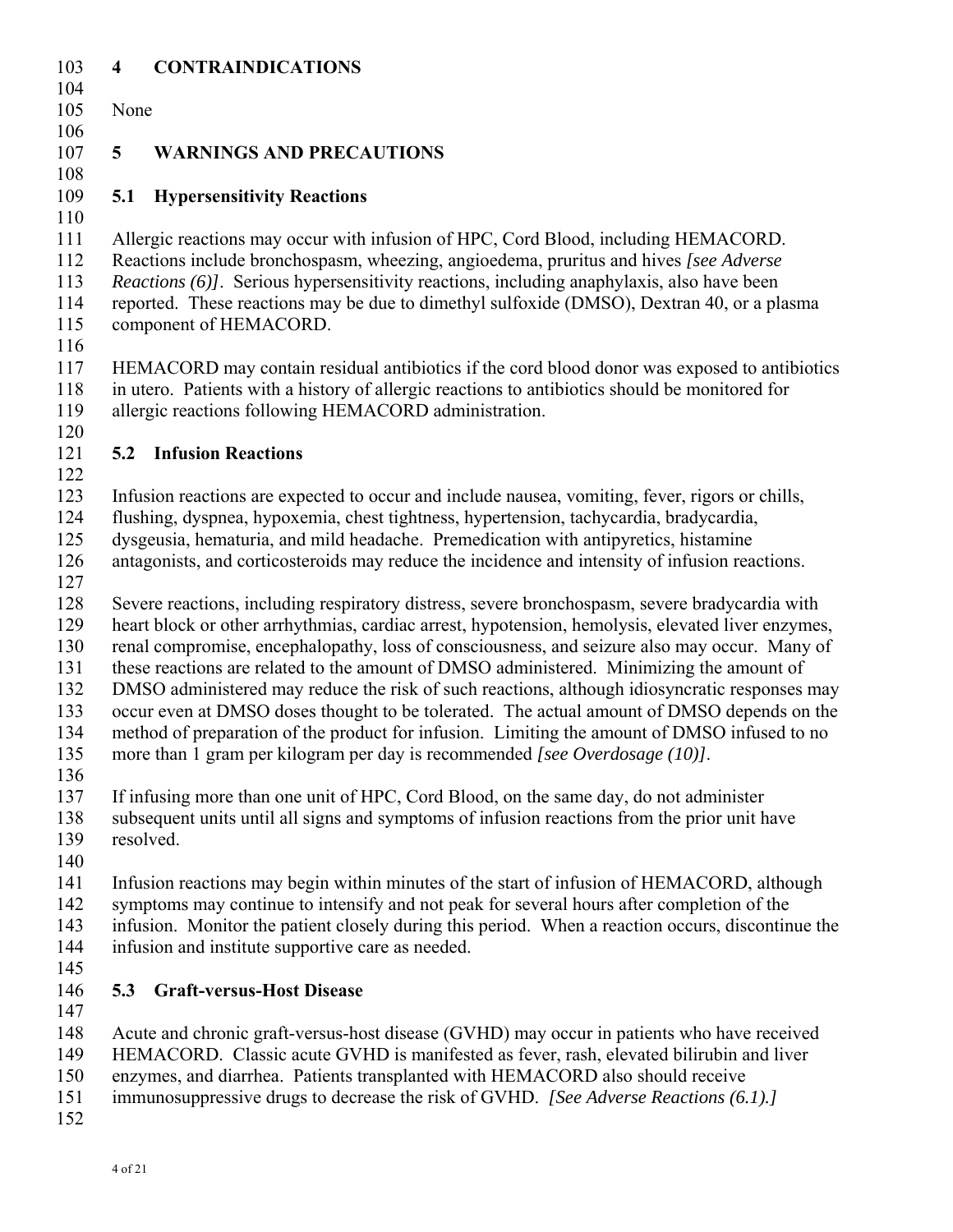# 153 **5.4 Engraftment Syndrome**

- 155 Engraftment syndrome is manifested as unexplained fever and rash in the peri-engraftment
- 156 period. Patients with engraftment syndrome also may have unexplained weight gain,
- 157 hypoxemia, and pulmonary infiltrates in the absence of fluid overload or cardiac disease. If
- 158 untreated, engraftment syndrome may progress to multiorgan failure and death. Begin treatment
- 159 with corticosteroids once engraftment syndrome is recognized in order to ameliorate the
- 160 symptoms. *[See Adverse Reactions (6.1).]*
- 161

# 162 **5.5 Graft Failure**

163

164 Primary graft failure, which may be fatal, is defined as failure to achieve an absolute neutrophil 165 count greater than 500 per microliter blood by Day 42 after transplantation. Immunologic 166 rejection is the primary cause of graft failure. Patients should be monitored for laboratory 167 evidence of hematopoietic recovery. Consider testing for HLA antibodies in order to identify 168 patients who are alloimmunized prior to transplantation and to assist with choosing a unit with a 169 suitable HLA type for the individual patient. *[See Adverse Reactions (6.1).]*

170

### 171 **5.6 Malignancies of Donor Origin**  172

173 Patients who have undergone HPC, Cord Blood, transplantation may develop post-transplant 174 lymphoproliferative disorder (PTLD), manifested as a lymphoma-like disease favoring non-175 nodal sites. PTLD is usually fatal if not treated.

176

177 The incidence of PTLD appears to be higher in patients who have received antithymocyte 178 globulin. The etiology is thought to be donor lymphoid cells transformed by Epstein-Barr virus 179 (EBV). Serial monitoring of blood for EBV DNA may be warranted in high-risk groups.

180

181 Leukemia of donor origin also has been reported in HPC, Cord Blood, recipients. The natural 182 history is presumed to be the same as that for *de novo* leukemia.

183

### 184 **5.7 Transmission of Serious Infections**  185

186 Transmission of infectious disease may occur because HEMACORD is derived from human

- 187 blood. Disease may be caused by known or unknown infectious agents. Donors are screened for
- 188 increased risk of infection with human immunodeficiency virus (HIV), human T-cell
- 189 lymphotropic virus (HTLV), hepatitis B virus (HBV), hepatitis C virus (HCV), *T. pallidum*,
- 190 *T. cruzi*, West Nile Virus (WNV), transmissible spongiform encephalopathy (TSE) agents, and
- 191 vaccinia. Donors are also screened for clinical evidence of sepsis, and communicable disease
- 192 risks associated with xenotransplantation. Maternal blood samples are tested for HIV types 1
- 193 and 2, HTLV types I and II, HBV, HCV, *T. pallidum*, WNV, and *T. cruzi*. HEMACORD is
- 194 tested for sterility. There may be an effect on the reliability of the sterility test results if the cord
- 195 blood donor was exposed to antibiotics in utero. These measures do not totally eliminate the risk
- 196 of transmitting these or other transmissible infectious diseases and disease agents. Report the 197 occurrence of a transmitted infection to the New York Blood Center at 1-866-767-NCBP (1-866-
- 198 767-6227).
- 199
- 200 Testing is also performed for evidence of donor infection due to cytomegalovirus (CMV). Test
- 201 results may be found on the container label and/or in accompanying records.
- 202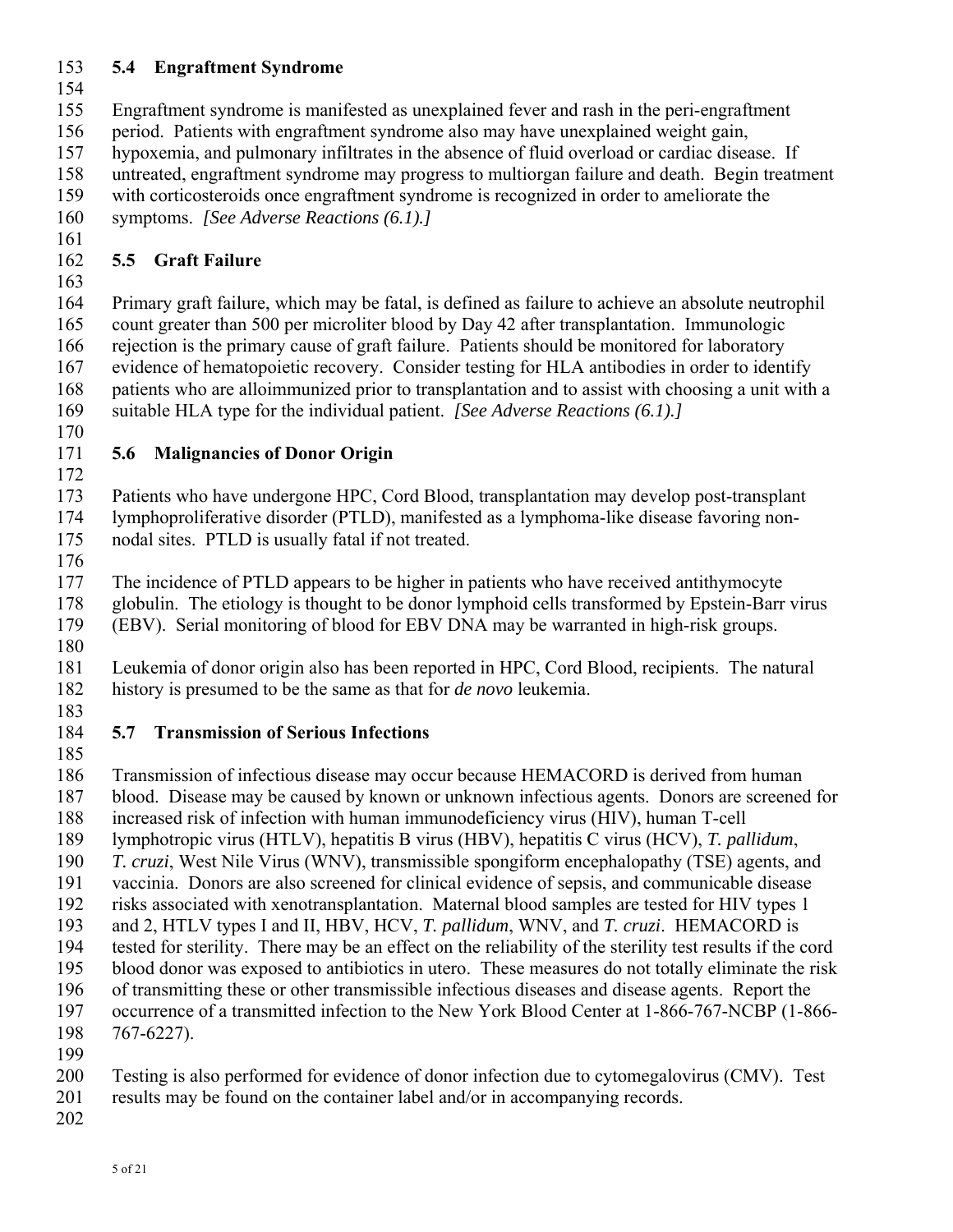### 203 **5.8 Transmission of Rare Genetic Diseases**

205 HEMACORD may transmit rare genetic diseases involving the hematopoietic system for which 206 donor screening and/or testing has not been performed *[see Adverse Reactions (6.1)]*. Cord 207 blood donors have been screened by family history to exclude inherited disorders of the blood 208 and marrow. HEMACORD has been tested to exclude donors with sickle cell anemia, and 209 anemias due to abnormalities in hemoglobins C, D, and E. Because of the age of the donor at the 210 time HEMACORD collection takes place, the ability to exclude rare genetic diseases is severely 211 limited.

212

216

#### 213 **6 ADVERSE REACTIONS**  214

215 Day-100 mortality from all causes was 25%.

217 The most common infusion-related adverse reactions (> 5%) are hypertension, vomiting, nausea, 218 bradycardia, and fever.

219

227

#### 220 **6.1 Clinical Trials Experience**  221

222 Because clinical trials are conducted under widely varying conditions, adverse reaction rates 223 observed in the clinical trials of a drug cannot be directly compared to rates in the clinical trials 224 of another drug and may not reflect the rates observed in practice.

 225 226 *Infusion Reactions* 

228 The data described in Table 1 reflect exposure to 442 infusions of HPC, Cord Blood, (from

229 multiple cord blood banks) in patients treated using a total nucleated cell dose  $> 2.5 \times 10^7$ /kg on

230 a single-arm trial or expanded access use (The COBLT Study). The population was 60% male

231 and the median age was 5 years (range 0.05-68 years), and included patients treated for 232 hematologic malignancies, inherited metabolic disorders, primary immunodeficiencies, and bone

233 marrow failure. Preparative regimens and graft-vs.-host disease prophylaxis were not

234 standardized. The most common infusion reactions were hypertension, vomiting, nausea, and 235 sinus bradycardia. Hypertension and any grades 3-4 infusion-related reactions occurred more

- 236 frequently in patients receiving HPC, Cord Blood, in volumes greater than 150 milliliters and in
- 237 pediatric patients. The rate of serious adverse cardiopulmonary reactions was 0.8%.
- 238

| Occurring $m \le 1/0$ or miasions (The CODLT Staay) |           |           |
|-----------------------------------------------------|-----------|-----------|
|                                                     | Any grade | Grade 3-4 |
| Any reaction                                        | 65.4%     | 27.6%     |
| Hypertension                                        | 48.0%     | 21.3%     |
| Vomiting                                            | 14.5%     | 0.2%      |
| Nausea                                              | 12.7%     | 5.7%      |
| Sinus bradycardia                                   | 10.4%     |           |
| Fever                                               | $5.2\%$   | 0.2%      |
| Sinus tachycardia                                   | 4.5%      | 0.2%      |
| Allergy                                             | 3.4%      | 0.2%      |
| Hypotension                                         | 2.5%      |           |
| Hemoglobinuria                                      | 2.1%      |           |
| Hypoxia                                             | 2.0%      | 2.0%      |

Table 1: Incidence of Infusion-Related Adverse Reactions Occurring in  $> 1\%$  of Infusions (The COBI T Study)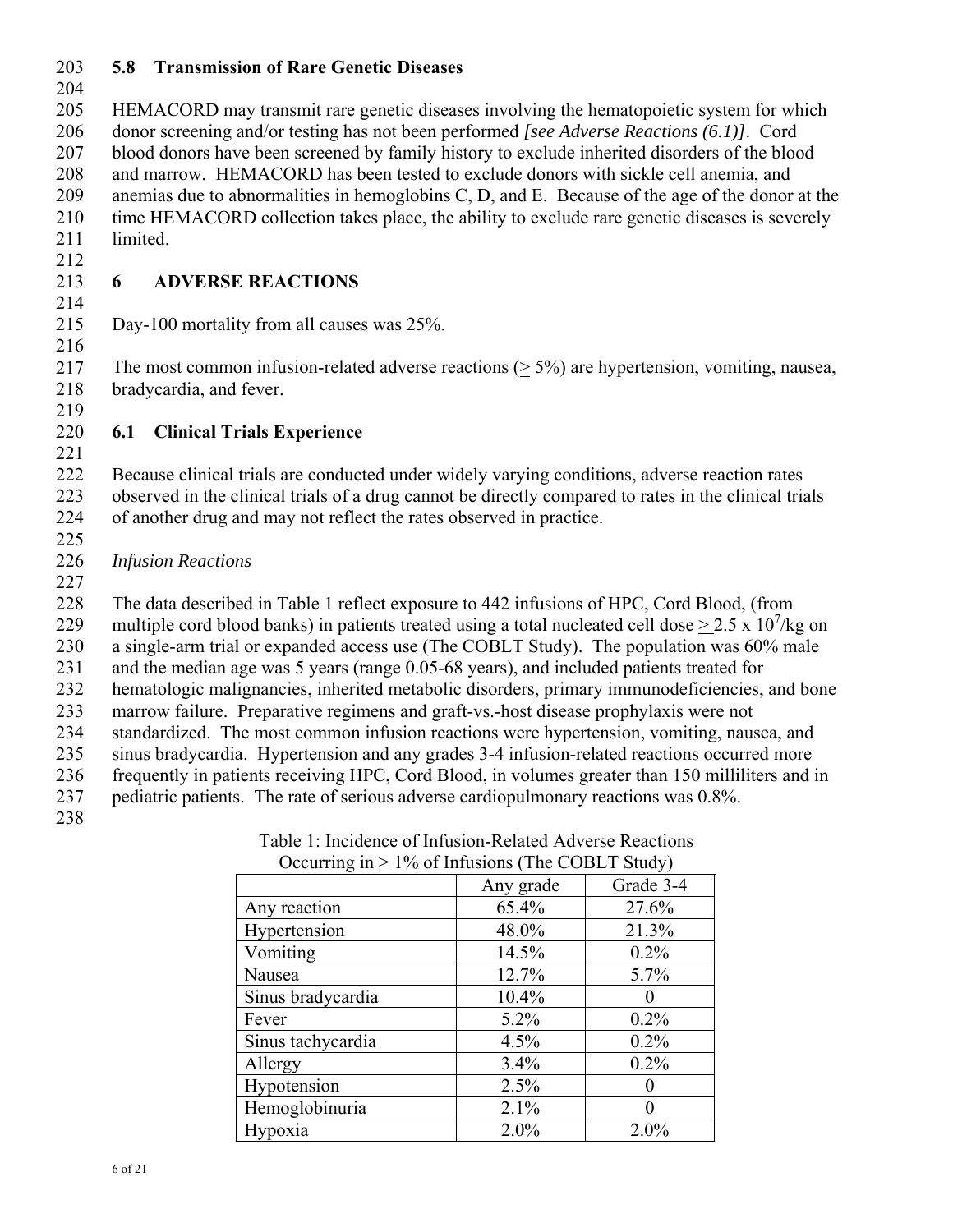- 240 Information on infusion reactions was available from voluntary reports for 244 patients who
- 241 received HEMACORD. The population included 56% males and 44% females with median age
- 242 of 25 years (range 0.2-73 years). Preparative regimens and graft-vs.-host disease prophylaxis
- 243 were not standardized. The reactions were not graded. An infusion reaction occurred in 18% of
- 244 patients. The most common infusion reactions, occurring in  $\geq$  1% of patients, were hypertension 245 (14%), nausea (5%), vomiting (4%), hypoxemia (3%), dyspnea (1%), tachycardia (1%), and
- 246 cough (1%). The rate of serious adverse cardiopulmonary reactions was 0.1%.
- 247

248 *Other Adverse Reactions* 

249

250 For other adverse reactions, the raw clinical data from the docket were pooled for 1299 (120

- 251 adult and 1179 pediatric) patients transplanted with HPC, Cord Blood, (from multiple cord blood 252 banks) with total nucleated cell dose  $\geq 2.5 \times 10^7$ /kg. Of these, 66% (n=862) underwent
- 253 transplantation as treatment for hematologic malignancy. The preparative regimens and graft-
- 254 vs.-host disease prophylaxis varied. The median total nucleated cell dose was  $6.4 \times 10^{7}/kg$
- 255 (range, 2.5-73.8 x  $10^7$ /kg). For these patients, Day-100 mortality from all causes was 25%.
- 256 Primary graft failure occurred in 16%; 42% developed grades 2-4 acute graft-vs.-host disease;
- 257 and 19% developed grades 3-4 acute graft-vs.-host disease.
- 258

259 Data from published literature and from observational registries, institutional databases, and cord 260 blood bank reviews reported to the docket for HPC, Cord Blood, (from multiple cord blood 261 banks) revealed nine cases of donor cell leukemia, one case of transmission of infection, and one 262 report of transplantation from a donor with an inheritable genetic disorder. The data are not

- 263 sufficient to support reliable estimates of the incidences of these events.
- 264

265 In a study of 364 patients, 15% of the patients developed engraftment syndrome. 266

### 267 **8 USE IN SPECIFIC POPULATIONS**  268

# 269 **8.1 Pregnancy**

 270 271 Pregnancy Category C. Animal reproduction studies have not been conducted with 272 HEMACORD. It is also not known whether HEMACORD can cause fetal harm when 273 administered to a pregnant woman or can affect reproduction capacity. There are no adequate 274 and well-controlled studies in pregnant women. HEMACORD should be used during pregnancy 275 only if the potential benefit justifies the potential risk to the fetus.

276

# 277 **8.4 Pediatric Use**

278

279 HPC, Cord Blood, has been used in pediatric patients with disorders affecting the hematopoietic 280 system that are inherited, acquired, or resulted from myeloablative treatment. *[See Dosage and*  281 *Administration (2), Adverse Reactions (6), and Clinical Studies (14).]*

282

# 283 **8.5 Geriatric Use**

284

285 Clinical studies of HPC, Cord Blood, (from multiple cord blood banks) did not include sufficient 286 numbers of subjects aged 65 years and over to determine whether they respond differently than 287 younger subjects. In general, administration of HEMACORD to patients over age 65 years

288 should be cautious, reflecting their greater frequency of decreased hepatic, renal, or cardiac

289 function, and of concomitant disease or other drug therapy.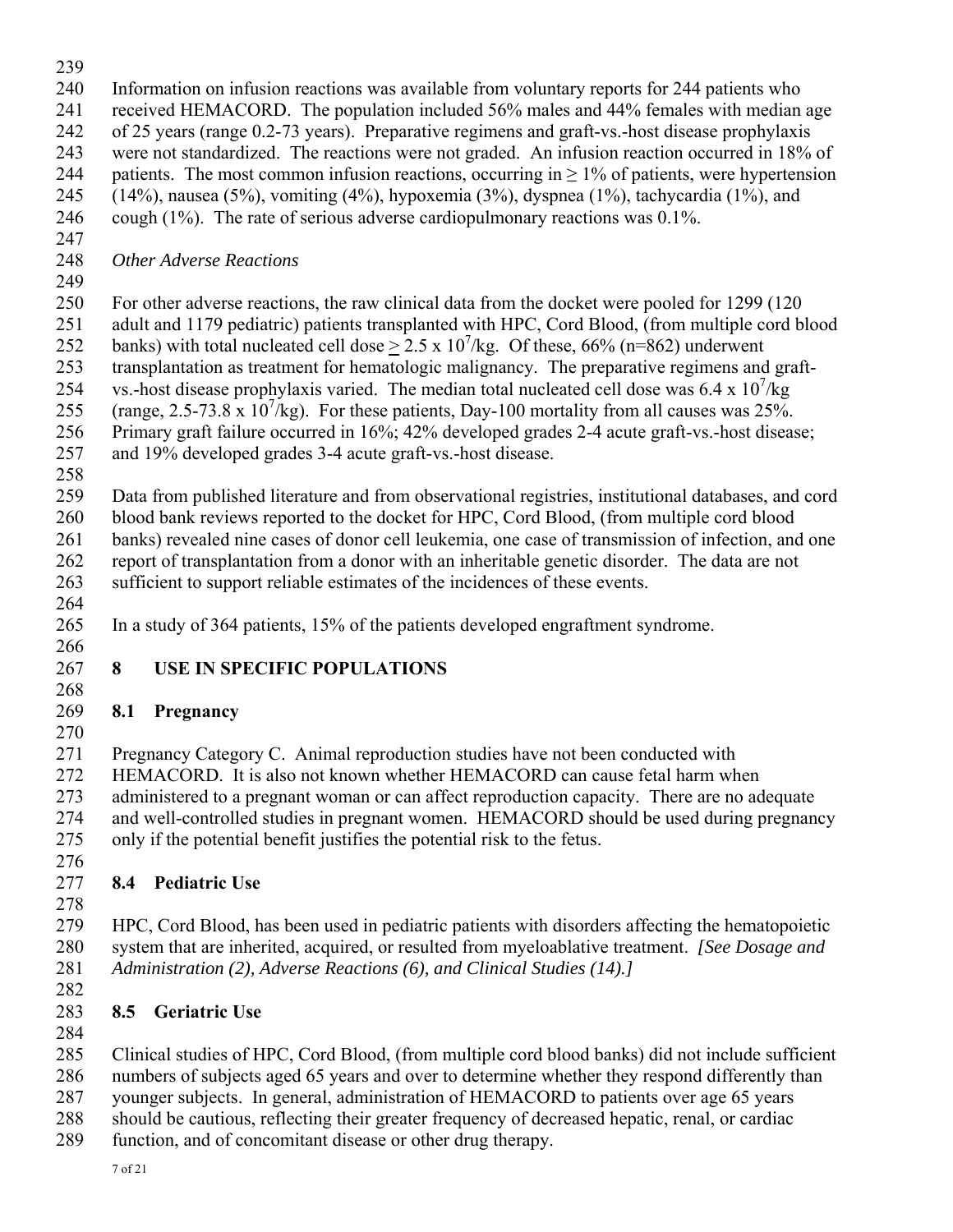# 291 **8.6 Renal Disease**

 292 293 HEMACORD contains Dextran 40 which is eliminated by the kidneys. The safety of 294 HEMACORD has not been established in patients with renal insufficiency or renal failure.

295

### 296 **10 OVERDOSAGE**  297

## 298 **10.1 Human Overdosage Experience**

299

300 There has been no experience with overdosage of HPC, Cord Blood, in human clinical trials. 301 Single doses of HEMACORD up to 57.6 x  $10^7$  TNC/kg have been administered. HPC, Cord 302 Blood, prepared for infusion may contain dimethyl sulfoxide (DMSO). The maximum tolerated 303 dose of DMSO has not been established, but it is customary not to exceed a DMSO dose of 304 1 gm/kg/day when given intravenously. Several cases of altered mental status and coma have 305 been reported with higher doses of DMSO.

306

311

#### 307 **10.2 Management of Overdose**  308

309 For DMSO overdosage, general supportive care is indicated. The role of other interventions to 310 treat DMSO overdosage has not been established.

# 312 **11 DESCRIPTION**

 313 314 HEMACORD consists of hematopoietic progenitor cells, monocytes, lymphocytes, and

315 granulocytes from human cord blood for intravenous infusion. Blood recovered from umbilical 316 cord and placenta is volume reduced and partially depleted of red blood cells and plasma. 317

318 The active ingredient is hematopoietic progenitor cells which express the cell surface marker 319 CD34. The potency of cord blood is determined by measuring the numbers of total nucleated 320 cells (TNC) and CD34+ cells, and cell viability. Each unit of HEMACORD contains a minimum 321 of 5 x 10<sup>8</sup> total nucleated cells with at least 1.25 x 10<sup>6</sup> viable CD34+ cells at the time of 322 cryopreservation. The cellular composition of HEMACORD depends on the composition of 323 cells in the blood recovered from the umbilical cord and placenta of the donor. The actual 324 nucleated cell count, the  $CD34^+$  cell count, the ABO group, and the HLA typing are listed on the 325 container label and/or accompanying records sent with each individual unit.

326

327 HEMACORD has the following inactive ingredients: dimethyl sulfoxide (DMSO), Dextran 40, 328 and citrate phosphate dextrose adenine 1 (CPDA-1). When prepared for infusion according to 329 instructions, the infusate contains the following inactive ingredients: Dextran 40, human serum 330 albumin, and residual DMSO and citrate phosphate dextrose adenine 1 (CPDA-1).

331

# 332 **12 CLINICAL PHARMACOLOGY**

333

# 334 **12.1 Mechanism of Action**

335

336 Hematopoietic stem/progenitor cells from HPC, Cord Blood, migrate to the bone marrow where

337 they divide and mature. The mature cells are released into the bloodstream, where some

- 338 circulate and others migrate to tissue sites, partially or fully restoring blood counts and function,
- 339 including immune function, of blood-borne cells of marrow origin. *[See Clinical Studies (14).]*
- 340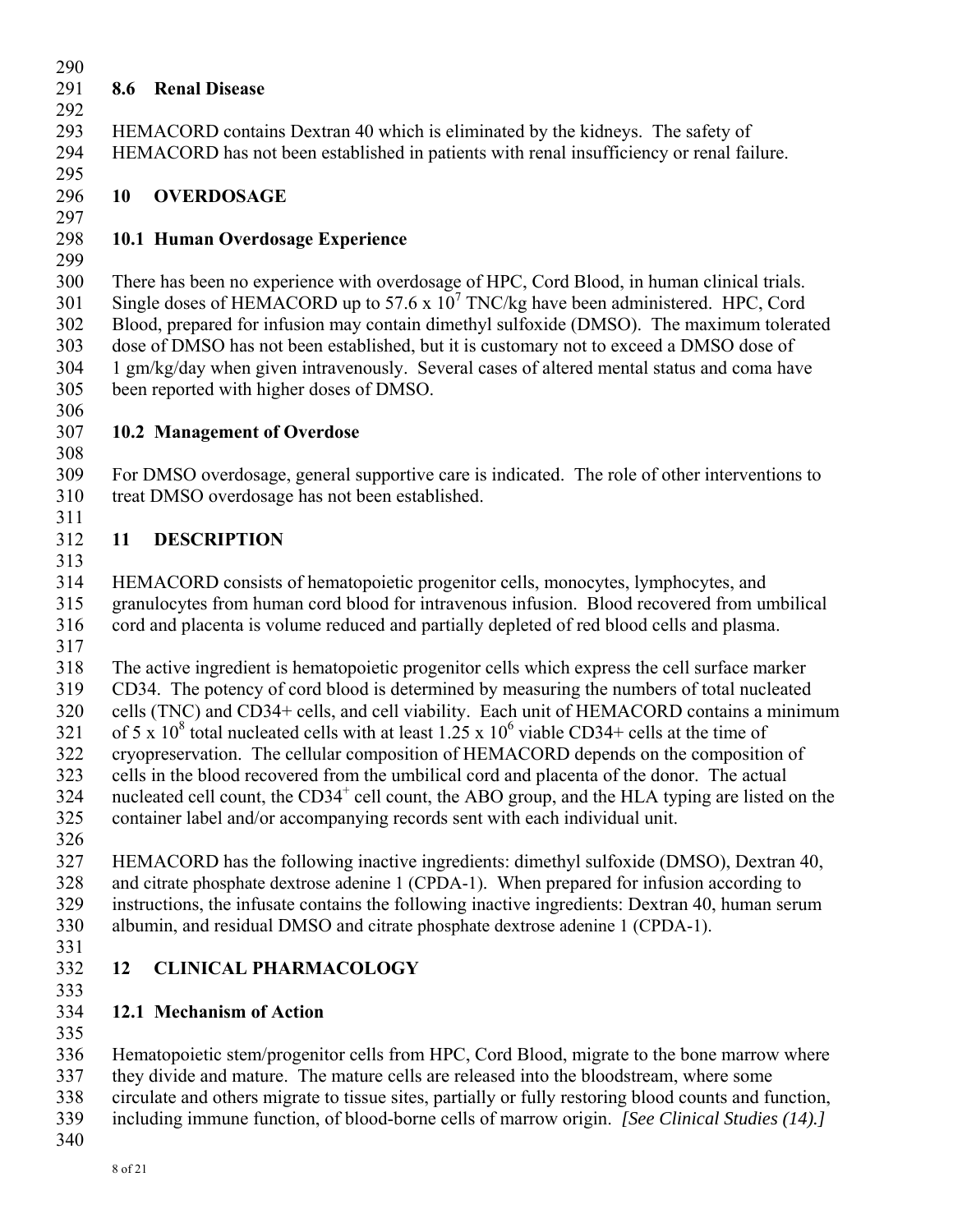341 In patients with enzymatic abnormalities due to certain severe types of storage disorders, mature

342 leukocytes resulting from HPC, Cord Blood, transplantation may synthesize enzymes that may

343 be able to circulate and improve cellular functions of some native tissues. However, the precise 344 mechanism of action is unknown.

345

### 346 **14 CLINICAL STUDIES**

347

348 The effectiveness of HPC, Cord Blood, as defined by hematopoietic reconstitution, was 349 demonstrated in one single-arm prospective study, and in retrospective reviews of data from an 350 observational database for HEMACORD and data in the dockets and public information. Of the 351 1299 patients in the docket and public data, 66% (n=862) underwent transplantation as treatment 352 for hematologic malignancy. Results for patients who received a total nucleated cell dose  $353 \ge 2.5 \times 10^7$ /kg are shown in Table 2. Neutrophil recovery is defined as the time from 354 transplantation to an absolute neutrophil count more than 500 per microliter. Platelet recovery is 355 the time to a platelet count more than 20,000 per microliter. Erythrocyte recovery is the time to a 356 reticulocyte count greater than 30,000 per microliter. The total nucleated cell dose and degree of 357 HLA match were inversely associated with the time to neutrophil recovery in the docket data.

358

Table 2: Hematopoietic Recovery for Patients Transplanted with HPC, Cord Blood, Total Nucleated Cell (TNC) Dose  $\geq 2.5 \times 10^7$ /kg

|                                                          | The COBLT                 | Docket* and            |                        |
|----------------------------------------------------------|---------------------------|------------------------|------------------------|
| Data Source                                              | Study*                    | Public Data*           | <b>HEMACORD</b>        |
| Design                                                   | Single-arm<br>prospective | Retrospective          | Retrospective          |
| Number of patients                                       | 324                       | 1299                   | 155                    |
| Median age (years)                                       | 4.6                       | 7.0                    | 14.5                   |
| (range)                                                  | $(0.07 - 52.2)$           | $(<1 - 65.7)$          | $(0.2 - 72.6)$         |
| Gender                                                   | 59% male<br>41% female    | 57% male<br>43% female | 54% male<br>46% female |
| Median TNC Dose (x $10^7$ /kg)                           | 6.7                       | 6.4                    | 4.9                    |
| (range)                                                  | $(2.6 - 38.8)$            | $(2.5 - 73.8)$         | $(2.5 - 39.8)$         |
| Neutrophil Recovery at Day 42                            | 76%                       | 77%                    | 83%                    |
| $(95\% \text{ CI})$                                      | $(71\% - 81\%)$           | $(75\% - 79\%)$        | $(76\% - 88\%)$        |
| Platelet Recovery at Day 100 of                          | 57%                       |                        | 77%                    |
| 20,000/microliter (95% CI)                               | $(51\% - 63\%)$           |                        | $(69\% - 84\%)$        |
| Platelet Recovery at Day 100 of                          | 46%                       | 45%                    |                        |
| 50,000/microliter (95% CI)                               | $(39\% - 51\%)$           | $(42\% - 48\%)$        |                        |
| Erythrocyte Recovery at Day 100<br>$(95\% \text{ CI})$   | 65%<br>$(58\% - 71\%)$    |                        |                        |
| Median time to Neutrophil<br>Recovery                    | 27 days                   | 25 days                | 20 days                |
| Median time to Platelet Recovery<br>of 20,000/microliter | 90 days                   |                        | 45 days                |
| Median time to Platelet Recovery<br>of 50,000/microliter | 113 days                  | 122 days               |                        |
| Median time to Erythrocyte<br>Recovery                   | 64 days                   |                        |                        |

359 \* HPC, Cord Blood (from multiple cord blood banks)

360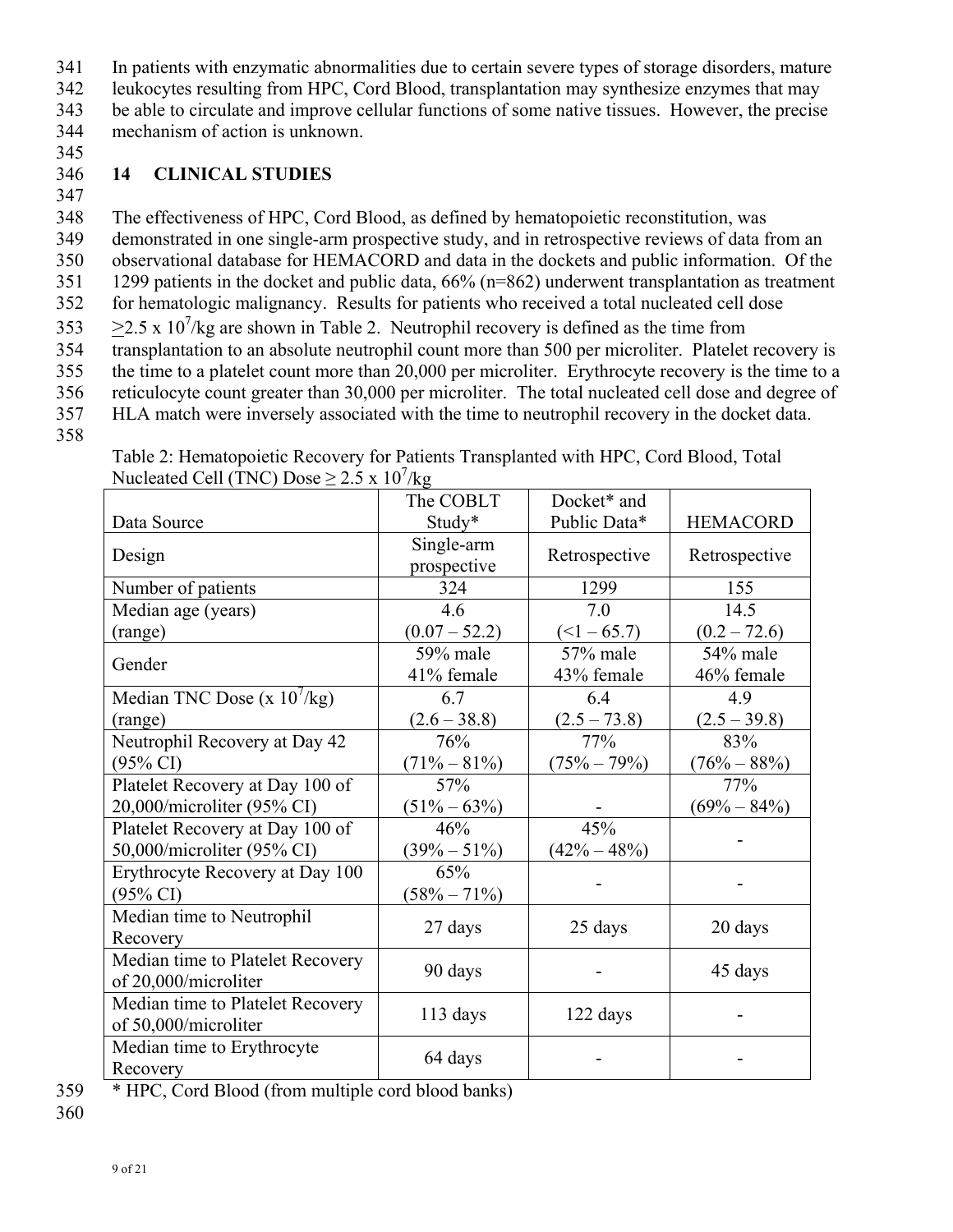# 361 **16 HOW SUPPLIED/STORAGE AND HANDLING**

362

369

371

373

363 HEMACORD is supplied as a cryopreserved cell suspension in a sealed bag containing a 364 minimum of 5 x 10<sup>8</sup> total nucleated cells with a minimum of 1.25 x 10<sup>6</sup> viable CD34+ cells in a 365 volume of 25 milliliters (NDC# 76489-001-01). The exact pre-cryopreservation nucleated cell 366 content is provided on the container label and accompanying records. 367

368 Store HEMACORD at or below -150 °C until ready for thawing and preparation.

## 370 **17 PATIENT COUNSELING INFORMATION**

372 Discuss the following with patients receiving HEMACORD:

374 Report immediately any signs and symptoms of acute infusion reactions, such as fever, chills, 375 fatigue, breathing problems, dizziness, nausea, vomiting, headache, or muscle aches.

376

377 Report immediately any signs or symptoms suggestive of graft-vs.-host disease, including

378 rash, diarrhea, or yellowing of the eyes.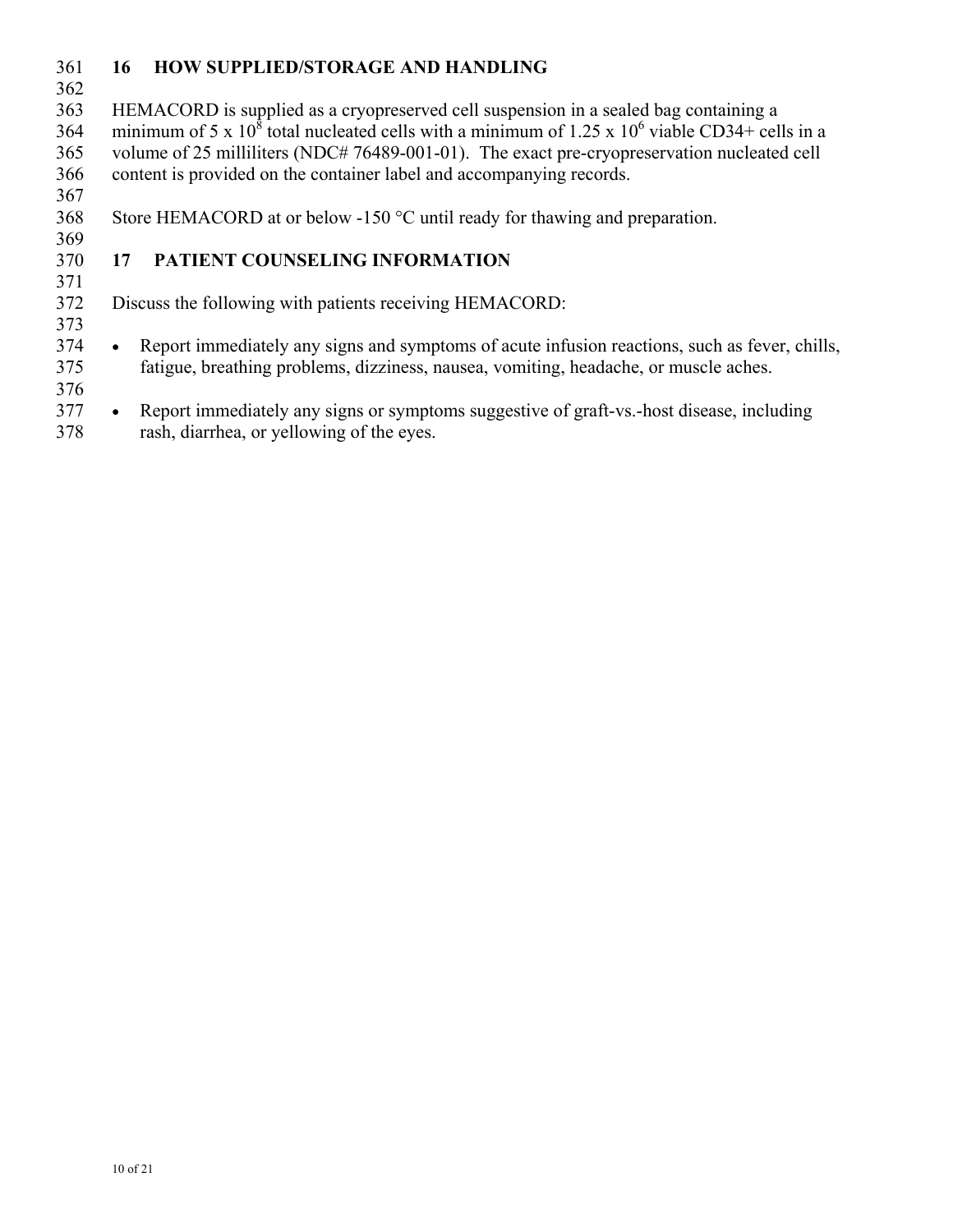- 379 **INSTRUCTIONS FOR PREPARATION FOR INFUSION**
- 380

## 381 **1 REQUIRED EQUIPMENT, REAGENTS, AND SUPPLIES**

382

# 383 **Equipment**

- 384 Biological Safety Cabinet (BSC)
- 385 Refrigerated blood bank centrifuge
- 386 Plasma extractor
- 387 Digital balance
- 388 Tube sealer compatible with PVC plastic
- 389 Automated cell counter
- 390 Microscope and chamber for determining cell count and viability (optional)
- 391 Water bath (4 liters or more)
- 392 Canister opening tool
- 393 Orbital Rotator
- 394
- 395 **Reagents**
- 396 5% Albumin (human), USP
- 397 10% Dextran 40, USP
- 398 Bacterial culture bottles (aerobic and anaerobic)
- 399

## 400 **Supplies**

- 401 Cell Wash/Infusion Bag Set (Transplant Set) (included with HEMACORD)
- 402 Sterile Disposable Syringes: 3 mL, 30 mL and 60 mL
- 403 Sterile tubing
- 404 18 gauge injection needles
- 405 Sterile gloves
- 406 Hemostats
- 407 Sterile small plastic zipper-lock bags
- 408 Alcohol prep pads
- 409 Iodine swab sticks
- 410 Sampling site couplers
- 411 Tubes for cell counts, progenitor assays (optional)
- 412 Protective cryogloves
- 413 Transfer pack containers 300 mL
- 414 Instructions for preparation for infusion
- 415

#### 416 **2 VERIFICATION OF PRODUCT IDENTITY**  417

- 418 HEMACORD is shipped frozen in a steel canister that is contained in an insulating foam sleeve.
- 419 HEMACORD must be kept at or below -150 °C, either inside the container used for shipping
- 420 (Dry-Shipper) or in a Liquid Nitrogen  $(LN_2)$ -cooled storage device at the Transplant Center (recommended).
- (recommended).
- 422
- 423 The bar-coded ID label of the product is affixed to the canister (Figure 1).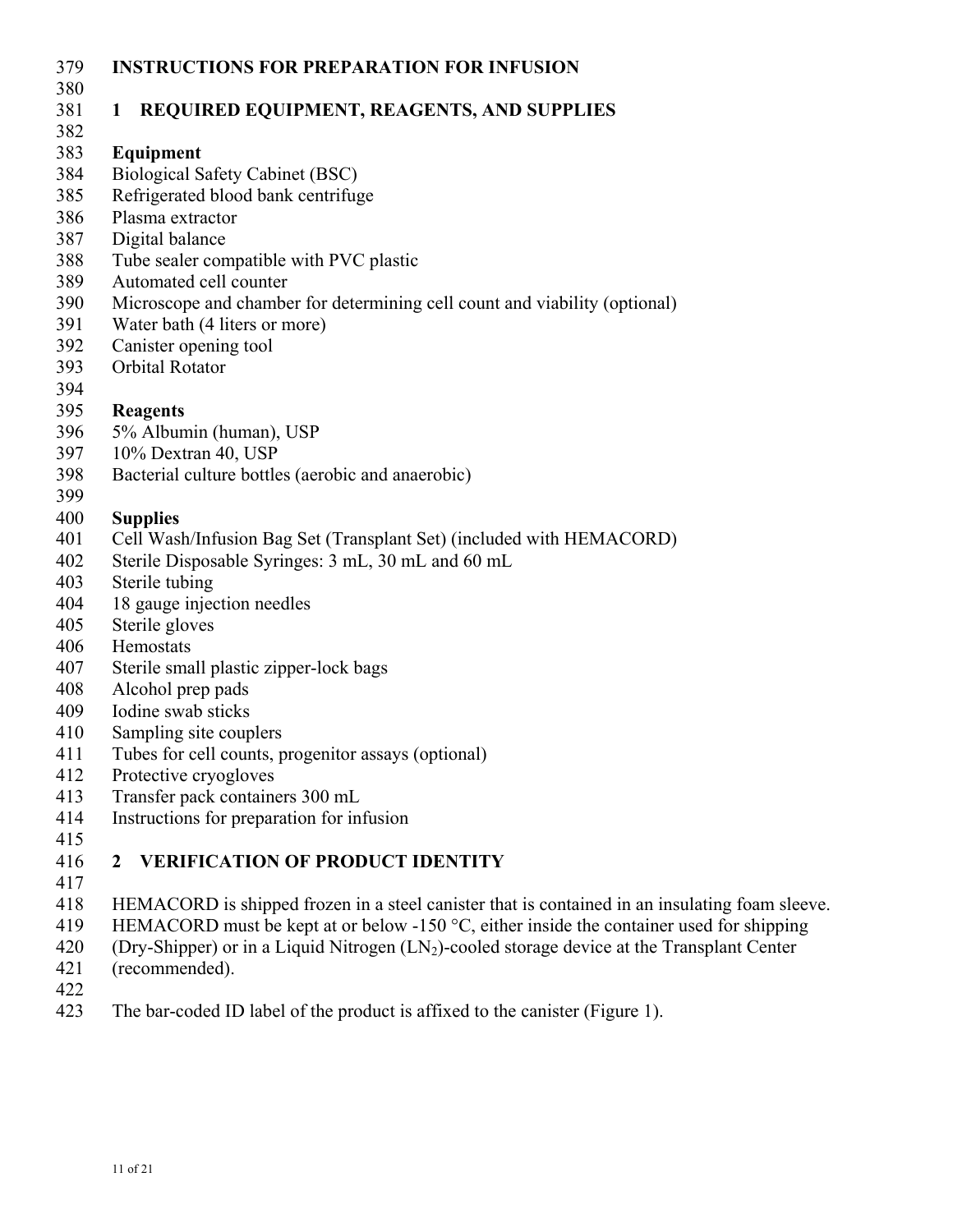

424  $425$ 

426 Figure 1

- 428 a. Check the HEMACORD ID label to confirm its identity with the ID of the expected 429 product as soon as it is received.
- 430 b. Wearing protective cryogloves, transfer the HEMACORD from the Dry-Shipper to the 431 vapor phase of a  $LN_2$  storage tank.
- 432 c. Use the canister opening tool to pry canister open at top and bottom, as shown below in
- 433 Figures 2 and 3. 434







442

435 436

438

441 Figure 3

- 443 d. Work carefully to avoid damaging the frozen plastic product bag.
- 444 e. Check the bar-coded label on the product against your records to verify that the bar-coded 445 and visually-readable printed number absolutely conforms to the information previously 446 provided and the documentation included with the HEMACORD product.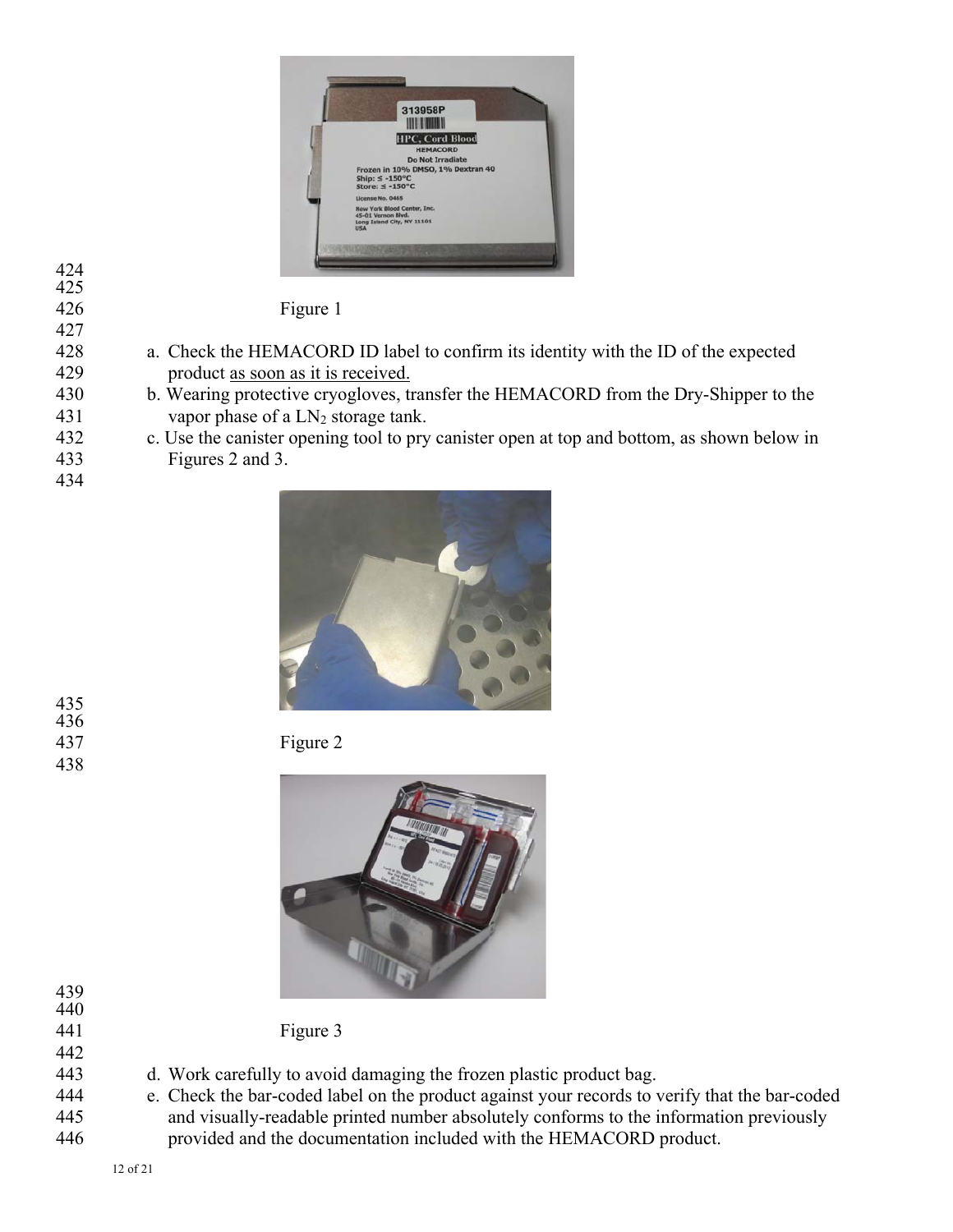| 447<br>448                                    | f. Document this check on the "Unit Receipt Form" document received with the product.                                                                                                                                                                                                                                                                                                                                                                                                                                                                |
|-----------------------------------------------|------------------------------------------------------------------------------------------------------------------------------------------------------------------------------------------------------------------------------------------------------------------------------------------------------------------------------------------------------------------------------------------------------------------------------------------------------------------------------------------------------------------------------------------------------|
| 449<br>450<br>451<br>452<br>453<br>454<br>455 | NOTE:<br>If there is <u>any</u> error or ambiguity with regard to the product ID, close the<br>canister and keep the product at $LN_2$ temperature. Immediately advise the staff<br>of the New York Blood Center, Inc. (NYBC) and the transplant physician.<br>Do not proceed until the problem is resolved. If your $LN_2$ storage tanks have<br>no space to store the product in its canister and insulated sleeve, add $LN_2$ to the<br>NYBC dry-shipper to maintain the product frozen until a completely<br>satisfactory determination is made. |
| 456<br>457                                    | <b>METHOD</b><br>3                                                                                                                                                                                                                                                                                                                                                                                                                                                                                                                                   |
| 458<br>459                                    | 3.1<br><b>Preparation of Thawing Solutions</b>                                                                                                                                                                                                                                                                                                                                                                                                                                                                                                       |
| 460<br>461<br>462<br>463<br>464               | a. Prepare the thawing solution (also called reconstitution solution) at room temperature,<br>mixing equal volumes of 10% Dextran 40 and 5% human albumin, in a biological safety<br>cabinet. The final concentration in the thawing solution is 5% Dextran 40 and 2.5%<br>human albumin.                                                                                                                                                                                                                                                            |
| 465<br>466<br>467                             | b. Attach an 18 gauge needle to a 30 cc syringe. Draw approx. 12.5 mL of 10% Dextran 40<br>and approx. 12.5 mL of 5% human albumin into the syringe. The contents of this syringe<br>are to be used for diluting the cell suspension after thawing.                                                                                                                                                                                                                                                                                                  |
| 468<br>469<br>470<br>471                      | c. Fit 18 gauge needles to three 60 mL syringes. Draw 30 mL of 10% Dextran 40 and 30 mL<br>of 5% human albumin into each syringe. Two of these 60 mL syringes will be used in<br>steps "I" and "o" in section 3.4 of this procedure. The third syringe will be used in step<br>"l" of section 3.5.                                                                                                                                                                                                                                                   |
| 472<br>473<br>474                             | d. Alternatively, prepare the thawing solution in a 300-mL transfer bag by adding, using<br>syringes, 150 mL 10% Dextran 40 and 150 mL 5% albumin.                                                                                                                                                                                                                                                                                                                                                                                                   |
| 475<br>476                                    | 3.2<br><b>Thawing HEMACORD</b>                                                                                                                                                                                                                                                                                                                                                                                                                                                                                                                       |
| 477<br>478<br>479<br>480                      | Wearing protective cryogloves, remove the canister with HEMACORD from the $LN_2$ container.<br>Keep the canister in the vapor phase, just above the surface of the $LN_2$ for 5-10 minutes before<br>proceeding.                                                                                                                                                                                                                                                                                                                                     |
| 481<br>482<br>483<br>484<br>485               | Note: If two different HEMACORD products are stored in the $LN_2$ container at the same time,<br>open one canister at a time with the canister opening tool as described above. Carefully check<br>the ID number on the labels attached to the canister and the product, respectively. Close the<br>canister and leave it in the vapor phase for 5-10 min. before proceeding.                                                                                                                                                                        |
| 486<br>487<br>488<br>489<br>490<br>491        | a. Open canister with the canister opening tool as described above.<br>b. Work carefully to avoid damaging the frozen plastic product bag. Remember that plastic<br>at this temperature is very brittle and breaks easily.<br>c. Examine the bag for breaks or cracks and document this inspection on the appropriate<br>form.<br>d. Remove the HEMACORD from the canister.                                                                                                                                                                          |
| 492<br>493<br>494<br>495<br>496               | Caution! Do not handle the plastic bags at liquid nitrogen temperature with the tongs<br>intended for metal canisters, as this may rip the bag. Do not allow the product or tubing<br>to bend as it may crack. Do not press on, bend or stretch the frozen bridges of the bag or<br>segment seal: they are brittle and might break. (Figures 4a. and 4b.)                                                                                                                                                                                            |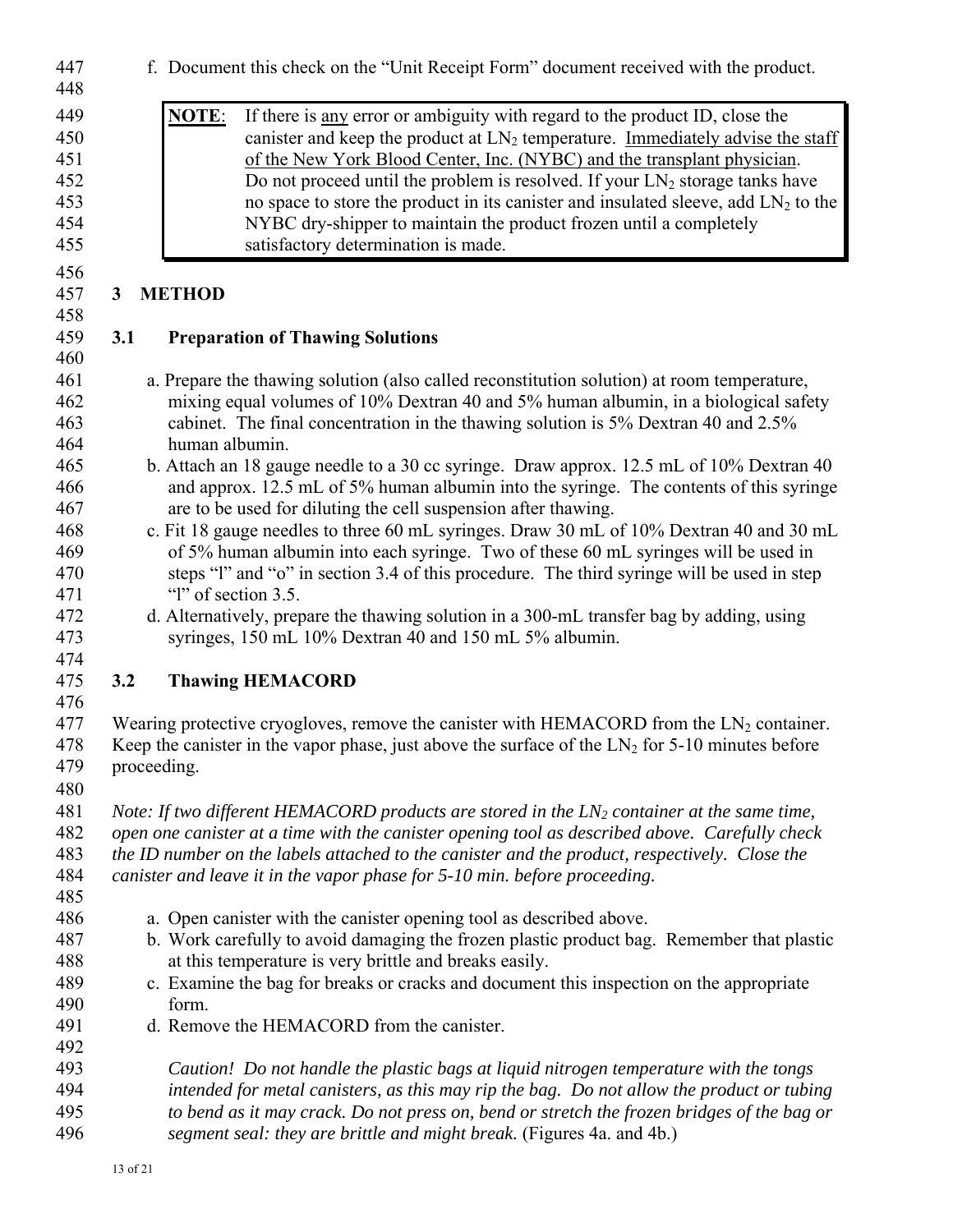

499 Figure 4a. HEMACORD in two-compartment freezing bag after removal from LN<sub>2</sub> storage and opening the canister (front view). Arrows point to from  $LN_2$  storage and opening the canister (front view). Arrows point to 501 sealed bridges disclosing folding of the bridges.



| 504 |     |                                                                                              |
|-----|-----|----------------------------------------------------------------------------------------------|
| 505 |     | Figure 4b. Same bag as in Figure 4a. (back view).                                            |
| 506 |     |                                                                                              |
| 507 |     | e. Put the HEMACORD inside a zipper-locked plastic bag, let the air out and close the bag.   |
| 508 |     | Place the bag with the HEMACORD in a warm water bath at approximately 38 $^{\circ}$ C.       |
| 509 |     | f. To accelerate and homogenize thawing, carefully agitate the product bag in the water and  |
| 510 |     | gently knead its contents.                                                                   |
| 511 |     | g. Inspect and watch for leakage. If product leaks out into the zipper-locked bag, find the  |
| 512 |     | site of the leak in the freezing bag and position the bag so as to prevent further escape of |
| 513 |     | product. While maintaining the bag in that position, finish thawing the product. (See        |
| 514 |     | Section 5 for emergency product recovery in the event of a container failure.)               |
| 515 |     | h. As soon as the bag's contents become slushy, remove the bag from the water bath and       |
| 516 |     | place it inside a biological safety cabinet.                                                 |
| 517 |     |                                                                                              |
| 518 | 3.3 | <b>Connecting the Freezing Bag to the Transplant Set</b>                                     |
| 519 |     |                                                                                              |
| 520 |     | The procedure to restore the osmolarity of the HEMACORD cell suspension, and either remove   |
|     |     |                                                                                              |

- 521 the supernatant with DMSO or simply dilute the thawed HEMACORD, is assisted by a sterile,
- 522 empty, transplant bag set designed with two spike tubes to drain both compartments of the
	- 14 of 21
- 498
- 502 503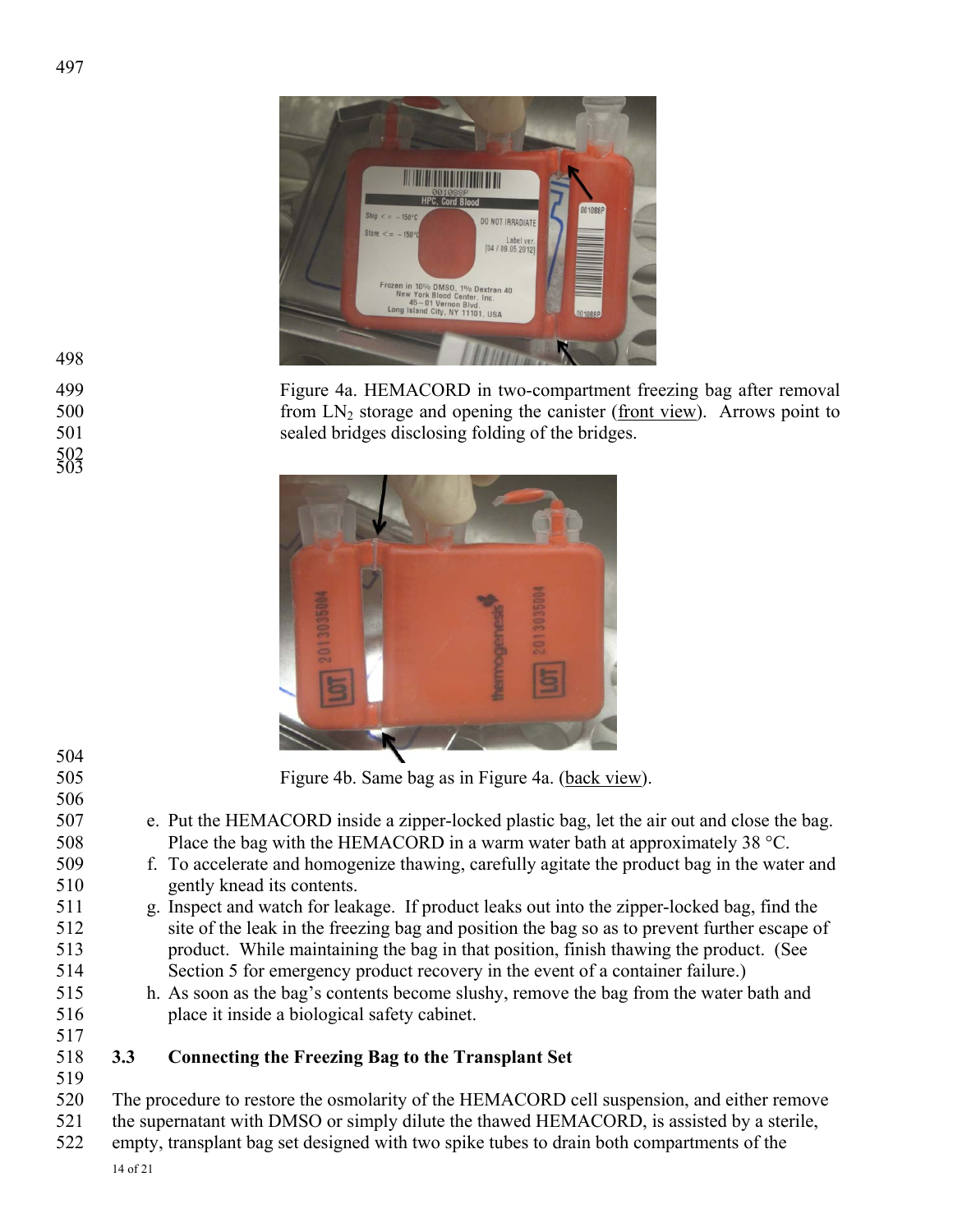- 523 freezing bag (see Figure 5: "Cell Wash/Infusion Bag Set"). The Cell Wash/Infusion Bag Set is 524 included with this shipment.
- 
- 525
- 526 *Note: The following procedure must be done in a biological safety cabinet.*
- 527 528



- 529 530
- 
- 532
- 531 Figure 5. Cell Wash/Infusion Bag Set
- 533 a. Close all clamps on the Cell Wash/Infusion Bag Set.
- 534 b. Remove the HEMACORD freezing bag from the zipper-locked bag.
- 535 c. Disinfect the covers of both ports of the freezing bag with iodine.
- 536 d. Using a clean and disinfected scissors, cut off the hermetically sealed covers of the
- 537 freezing bag's spike ports (Figure 6).
- 538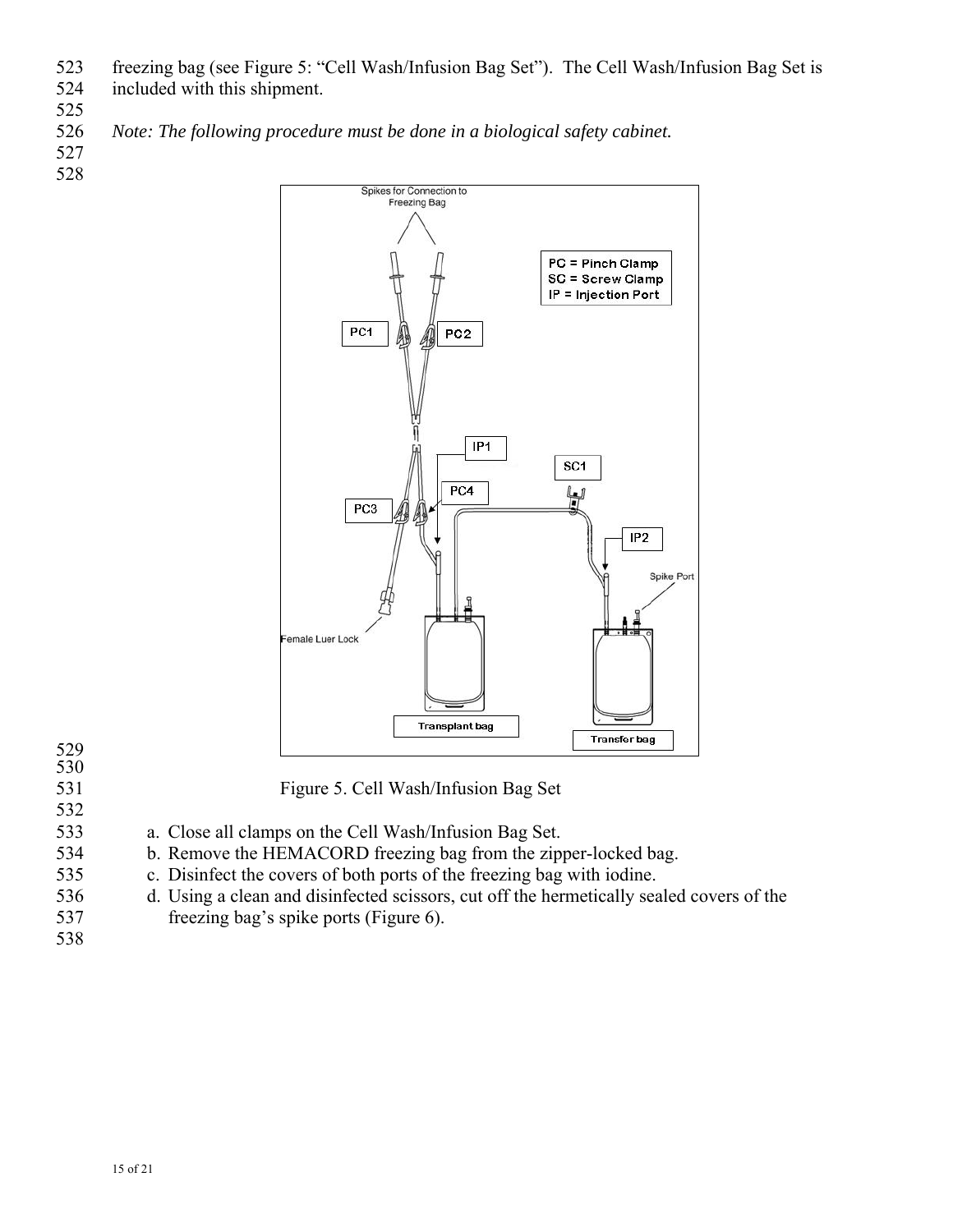

542

545

541 Figure 6.

543 e. Disinfect the cut surfaces of the spike port area of the freezing bag using iodine swab 544 sticks (Figure 7).



546 547

549

548 Figure 7.

- 550 f. Insert the spikes of the Cell Wash/Infusion Bag Set into the ports of the freezing bag.
- 551 g. Label the transplant bag (shown in Figure 5) with HEMACORD ID number and the name 552 of the recipient (or label according to local standard operating procedure).
- 553 555

# 554 **3.4 Reconstitute (dilute) the thawed HEMACORD**

556 The amount of thawing solution used for HEMACORD is at least 5 times the volume of the 557 frozen product including the cryoprotectant. For example, 25 mL products are diluted to 170 mL 558 total, and thus, a volume of 145 mL of thawing solution is required to make the final volume of 559 170 mL in a transplant bag.

- 560
- 561 a. Add first a volume of thawing solution equal to the volume of thawed HEMACORD (1:1 562 ratio).
- 563 b. Attach the 30 cc syringe with the 25 mL thawing solution to the female luer lock of the 564 Cell Wash/Infusion Bag Set.
- 565 c. Open PC-1, PC-2 and PC-3 (see Figure 5 above) and slowly introduce half (~12.5 mL) of 566 the thawing solution to the 25 mL product in the freezing bag while mixing the fluids in 567 the bag using an orbital rotator.
- 568 d. Rinse well to remove cells from the bag's ports.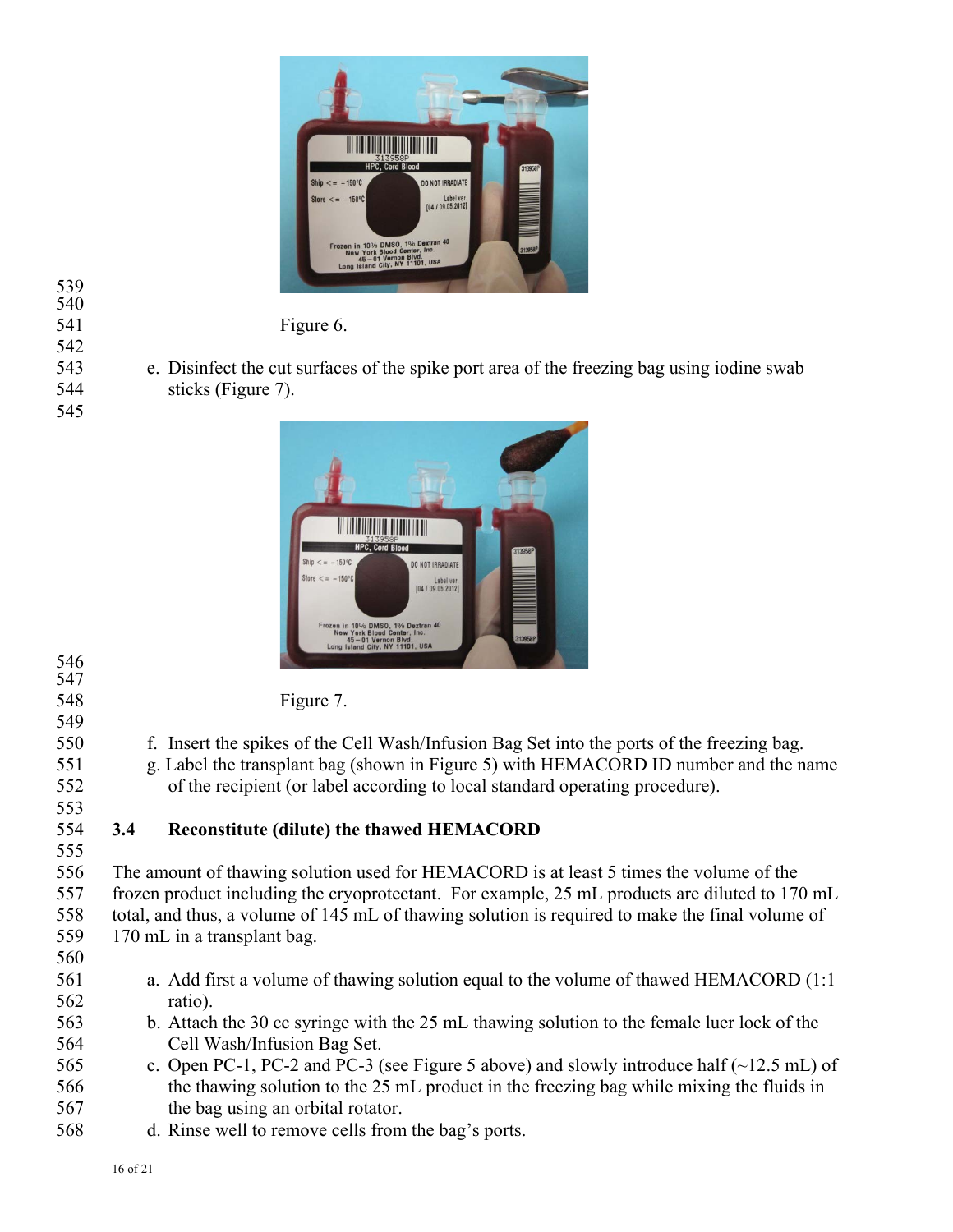| 569 |     | e. Close PC-3. Open PC-4 and drain the contents from the freezing bag into the transplant         |
|-----|-----|---------------------------------------------------------------------------------------------------|
| 570 |     | bag.                                                                                              |
| 571 |     | f. Close PC-1 and PC-2. Open PC-3.                                                                |
| 572 |     | g. Slowly add the remaining thawing solution $(\sim 12.5 \text{ mL})$ to the transplant bag while |
| 573 |     | mixing the fluids in the bag.                                                                     |
| 574 |     | h. Close PC-3.                                                                                    |
| 575 |     | i. Allow approx. 5 minutes for equilibration.                                                     |
| 576 |     | j. Open PC-1 and PC-2. Pass the diluted HEMACORD back and forth between the                       |
| 577 |     | transplant bag and the freezing bag in order to more completely wash all cells out of the         |
| 578 |     | freezing bag and into the transplant bag.                                                         |
| 579 |     | k. Close PC-1 and PC-2.                                                                           |
| 580 |     | 1. Attach a syringe with 60 mL thawing solution to the luer lock.                                 |
| 581 |     | m. Open PC-3.                                                                                     |
| 582 |     | n. Transfer the 60 mL solution to the diluted HEMACORD in the transplant bag while                |
| 583 |     | mixing the fluids in the bag.                                                                     |
| 584 |     | o. Repeat with a second 60 mL syringe. The final volume should be approx. 170 mL                  |
| 585 |     | (50 mL diluted HEMACORD with 120 mL thawing solution).                                            |
| 586 |     | p. Close PC-3. Open PC-1 and PC-2.                                                                |
| 587 |     | q. Pass the reconstituted HEMACORD back and forth between the transplant bag and the              |
| 588 |     | freezing bag in order to wash all cells completely out of the freezing bag and into the           |
| 589 |     | transplant bag.                                                                                   |
| 590 |     | r. Close PC-4.                                                                                    |
| 591 |     | s. Seal the Cell Wash/Infusion Bag Set tubing between PC-4 and IP-1.                              |
| 592 |     | t. Cut through seal to separate the transplant bag from the freezing bag.                         |
| 593 |     | u. Discard the freezing bag, the luer lock, and the connecting tubing.                            |
| 594 |     | v. The reconstituted product can be used for infusion into a patient with or without the          |
| 595 |     | additional step of DMSO removal (Section 3.5 below).                                              |
| 596 |     | w. The recommended expiration time of the reconstituted unwashed HEMACORD is four                 |
| 597 |     | hours either at room temperature or at $4^{\circ}$ C from the time of thaw.                       |
| 598 |     | x. Remove a small volume from the reconstituted product for Complete Blood Counts                 |
| 599 |     | (CBC), CFU, CD34+ counts, viability, and sterility samples (bacterial and fungal                  |
| 600 |     | cultures) as per transplant center procedures.                                                    |
| 601 |     |                                                                                                   |
| 602 |     | NOTE: If more than four hours elapse between thawing and infusion, an aliquot of the              |
| 603 |     | product should be removed and tested immediately before administration to the patient to          |
| 604 |     | determine the cell viability of the infused product.                                              |
| 605 |     |                                                                                                   |
| 606 |     | y. Call the Transplant Unit to advise them that the product is ready for infusion if you do       |
| 607 |     | not intend to remove the cryoprotectant.                                                          |
| 608 |     |                                                                                                   |
| 609 | 3.5 | <b>Removing the Cryoprotectant (Washing)</b>                                                      |
| 610 |     |                                                                                                   |
| 611 |     | a. Place the transplant bag and the transfer bag in a centrifuge cup.                             |
| 612 |     | b. Fully support the transplant bag with inserts to prevent formation of creases during           |
| 613 |     | centrifugation (as shown in Figure 8 below).                                                      |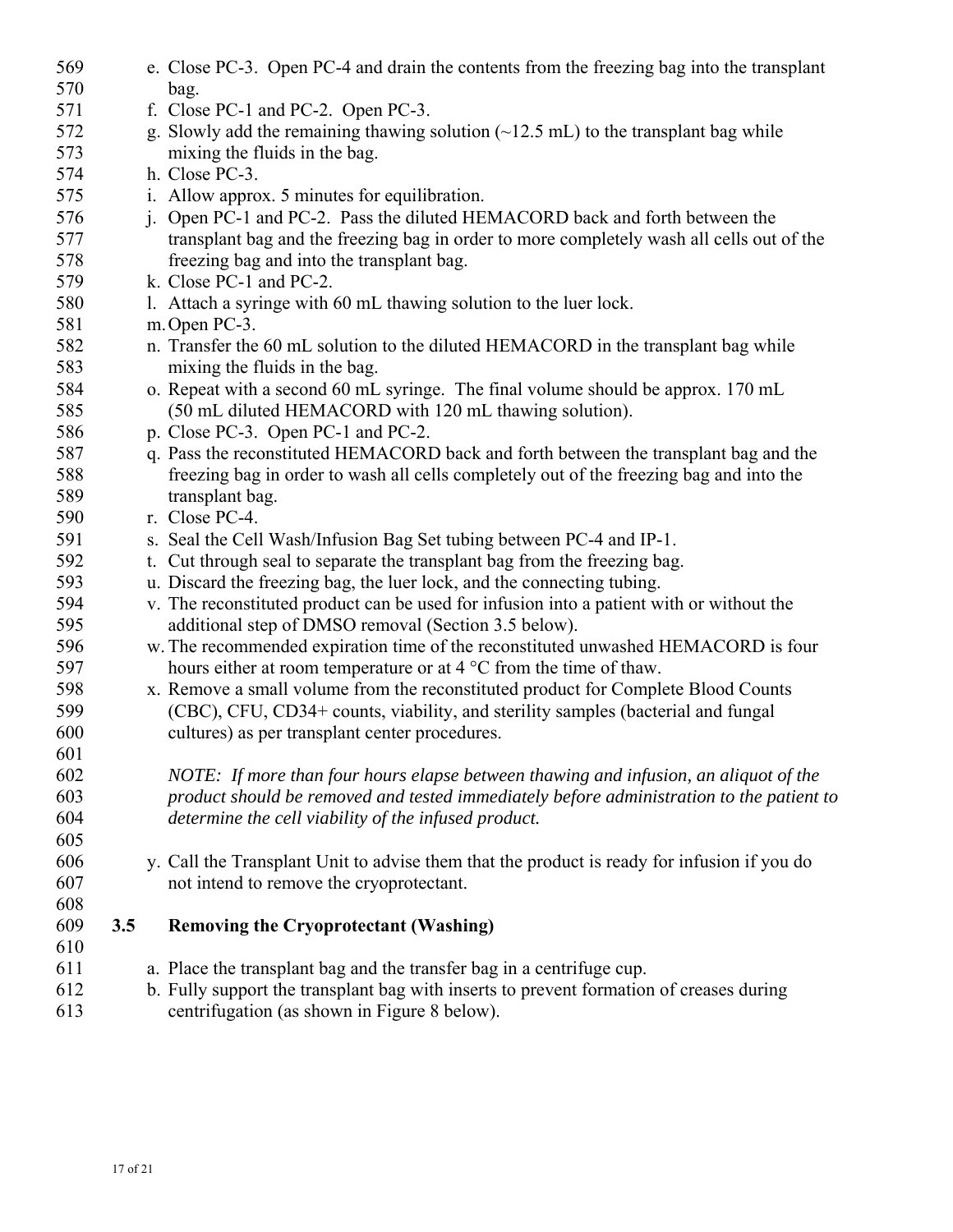

616 Figure 8.

617

- 618 c. Close SC-1 securely.
- 619 d. Centrifuge at 400 x G for 20 minutes at 10 °C.
- 620 e. After centrifugation, carefully remove the bags from the centrifuge bucket without 621 disturbing the cellular pellet in the transplant bag.
- 622 f. Place the transplant bag in the plasma extractor.
- 623 g. Using SC-1 to adjust the flow, very slowly transfer approximately 2/3 of the supernatant 624 (Supernatant-1) to the transfer bag avoiding the passage of cells.
- 625 h. Leave approximately 1/3 of supernatant with the cells (white and sedimented red cells in 626 the diagram above). If you detect passage of cells to the transfer bag, return the contents 627 to the transplant bag, resuspend the cells, and repeat the centrifugation or centrifuge only 628 the Supernatant-1 bag (as described below).
- 629 i. Empty the tubing between the bags by pushing air from the transfer bag to the transplant 630 bag.
- 631 j. Close SC-1.
- 632 k. Seal the tubing between the bags close to the transplant bag. Cut through the seal and 633 disconnect the transfer bag with the Supernatant-1 from the transplant bag with the 634 cellular pellet (product).
- 635 l. Resuspend the cellular pellet by slowly adding (with a syringe) 25-50 mL of the thawing 636 solution through the IP-1, with continuous mixing. The resuspended cells constitute the 637 Sediment-1 (the graft).
- 638 m. The weight of the empty transplant bag is 23.6 g if cut and sealed as shown below 639 (Figure 9). Calculate the weight of the Sediment-1 by weighing the filled transplant bag 640 and subtracting 23.6 g.
- 641 n. Remove a small volume from the Sediment-1 for cell count, viability determination, and 642 sterility (bacterial and fungal cultures).
- 643 o. The recommended expiration time for HEMACORD after the removal of the 644 cryoprotectant is 24 hours from the date and time of thaw. Store the product at  $4^{\circ}$ C in a 645 blood storage refrigerator until the product is used.
- 646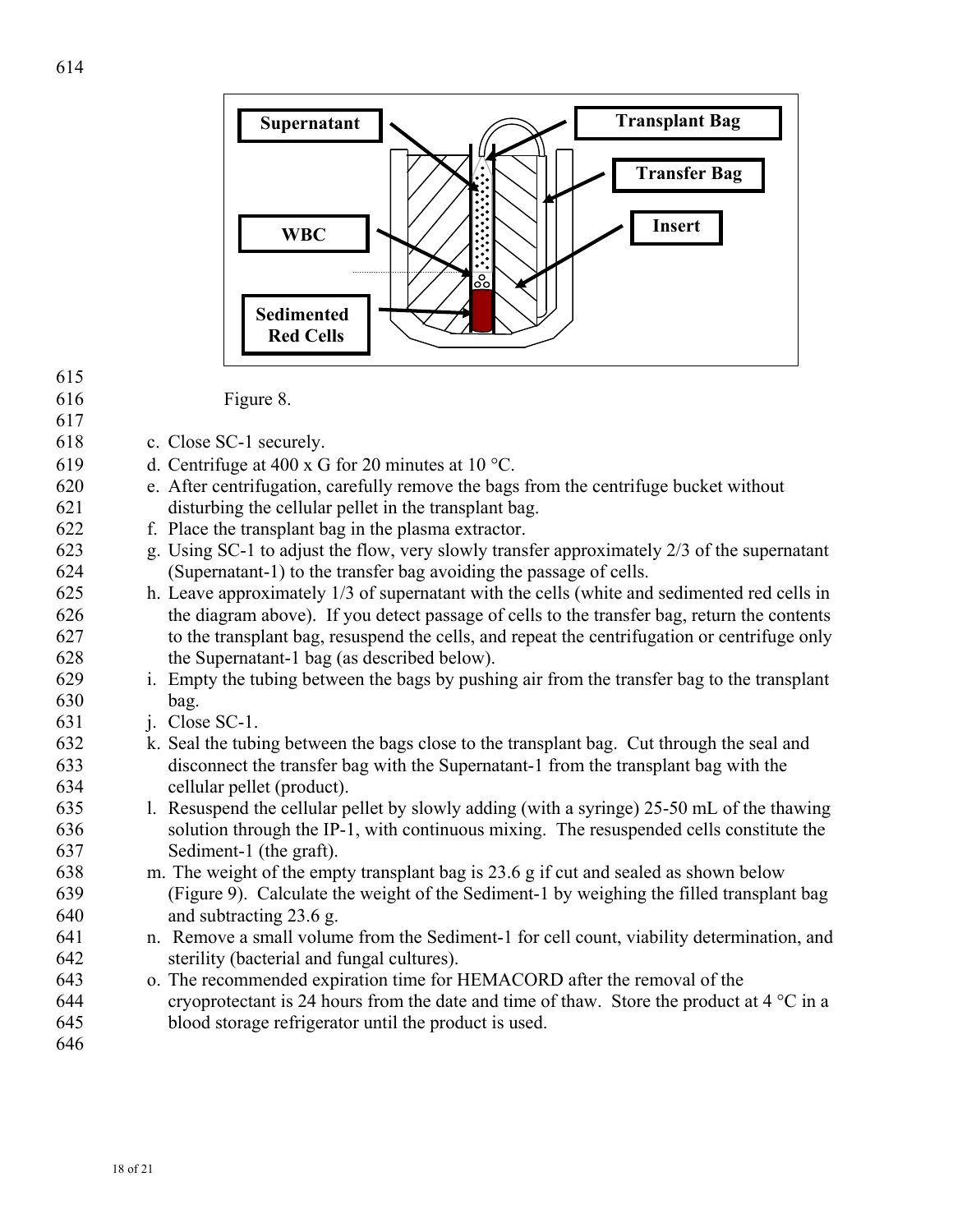| 1"<br>Ħ               |
|-----------------------|
| <b>Transplant bag</b> |

| 647 |
|-----|
| 648 |
| 649 |

Figure 9.

650 651 p. Inspect the supernatant for escaped cells, even if there is no appearance of escape. 652 q. Express 10 mL from the Supernatant-1 bag into a conical centrifuge tube (accurate 653 volume will help the accuracy of estimations). 654 r. Centrifuge at 600 x G for 10 minutes. 655 s. Carefully aspirate 9.5 mL of supernatant without disturbing the (possible) cell pellet in 656 the tip of the tube. 657 t. Resuspend the cell pellet thoroughly in the 0.5 mL of supernatant and load into a cell-658 counting chamber. 659 u. Count the nucleated cells per microliter and calculate the total number of cells in the 660 remaining volume of Supernatant-1. 661 v. Determine the number of nucleated cells in Supernatant-1 per kg of patient's weight. The 662 transplant physician may decide whether to add these cells to Sediment-1 cells (the graft) 663 in cases where the Sediment-1 cell dose is low or borderline. 664 w. If collection of escaped cells from the bag containing Supernatant-1 is desired: 665 1. Centrifuge the Supernatant-1 bag at 400 X G for 20 minutes at 10 °C to sediment the 666 cells. 667 2. In a laminar flow hood, connect a 300 mL transfer bag to the bag containing the 668 centrifuged product. 669 3. Position the bag in the plasma extractor and express the new supernatant 670 (Supernatant-2) into the transfer bag, leaving the sedimented cells (Sediment-2) in 671 the original bag. 672 4. Seal the tubing between the bags, cut through the seal, and disconnect the transfer 673 bag with the Supernatant-2 from the original bag with the Sediment-2. 674 5. Resuspend the Sediment-2 in 10-15 mL thawing solution, using a syringe and 675 mixing gently. The transplant physician may modify the volume for injection if 676 preferred. If volume modification is desired, resuspend the cellular pellet to the final 677 volume by injecting with thawing solution. 678 6. Weigh the Supernatant-2 bag and the Sediment-2 bag, and calculate the volumes by 679 subtracting the weight of the empty bags similarly sealed. 680 7. Remove a small volume from the Sediment-2 for cell count, viability determination, 681 and sterility testing.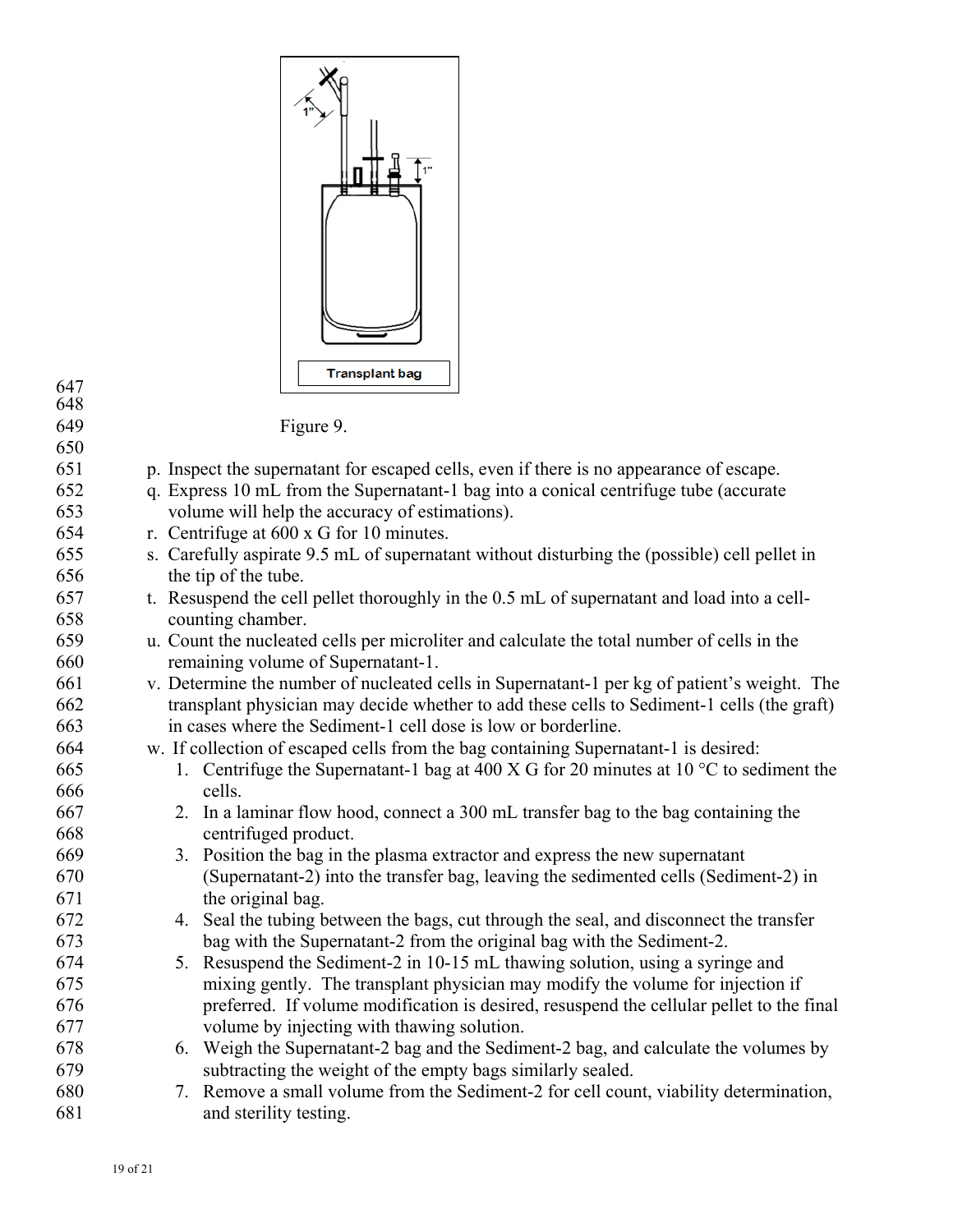| 682        |  | x. Bring the transplant bag (Sediment-1 bag) to the Transplant Unit, even if the second bag                    |
|------------|--|----------------------------------------------------------------------------------------------------------------|
| 683        |  | (Sediment-2 bag) is being prepared; the second bag can be infused separately afterwards.                       |
| 684        |  |                                                                                                                |
| 685        |  | 4. ADMINISTRATIVE REQUIREMENTS                                                                                 |
| 686        |  |                                                                                                                |
| 687        |  | a. Prepare a report on the procedure. Note the condition of the HEMACORD bag,                                  |
| 688        |  | including whether and at what stage leaks or cracks were detected. Record the following:                       |
| 689        |  | <b>HEMACORD ID number</b>                                                                                      |
| 690        |  | Date of receipt of the HEMACORD                                                                                |
| 691        |  | Liquid Nitrogen Storage conditions in your facility                                                            |
| 692        |  | Date of thawing                                                                                                |
| 693        |  | Volume of the final product                                                                                    |
| 694        |  | Total nucleated cell (TNC) count, CD34+ content                                                                |
| 695        |  | Viability of the cells recovered (TNC or CD34+ cells) and the method used                                      |
| 696        |  | Results of bacterial and fungal cultures                                                                       |
| 697        |  | b. E-mail or fax a copy of the report to the New York Blood Center, Inc.                                       |
| 698        |  | Email: ncbp@nybloodcenter.org                                                                                  |
| 699        |  | Fax: (718) 707-3747                                                                                            |
| 700        |  | c. Keep a copy for your processing lab records.                                                                |
| 701        |  | d. Return the dry shipper to the New York Blood Center, Inc. The return address is:                            |
| 702        |  | New York Blood Center, Inc.                                                                                    |
| 703        |  | National Cord Blood Program                                                                                    |
| 704        |  | 45-01 Vernon Blvd.                                                                                             |
| 705        |  | Long Island City, NY 11101                                                                                     |
| 706        |  | Ph: (718) 706-5211                                                                                             |
| 707        |  | Fax: (718) 707-3741                                                                                            |
| 708        |  |                                                                                                                |
| 709        |  | 5. EMERGENCY PRODUCT RECOVERY IN THE EVENT OF A CONTAINER FAILURE                                              |
| 710        |  |                                                                                                                |
| 711        |  | a. To prevent accidental fracture, handle the HEMACORD bags with extreme caution when                          |
| 712        |  | removing them from the protective metal cassettes, during inspection, and during the                           |
| 713        |  | thawing process.                                                                                               |
| 714        |  | b. Perform the thawing process in a controlled laboratory environment that provides                            |
| 715        |  | appropriate equipment and supplies for post-thaw sampling and/or bag rescue, as well as                        |
| 716        |  | dedicated space and personnel for product preparation.                                                         |
| 717        |  | c. To mitigate the extreme temperature change from storage at $-196$ °C (Liquid Nitrogen                       |
| 718        |  | phase) to thawing at 38 $\degree$ C, and possible sudden vaporization of liquid nitrogen in recess             |
| 719        |  | of the bag or tubing, hold the HEMACORD bag in the vapor phase for a few minutes                               |
| 720<br>721 |  | following removal from the liquid phase of nitrogen before removal for thawing.                                |
| 722        |  | d. To prevent an accidental drop onto the floor, handle HEMACORD bags over a flat<br>surface, such as a table. |
| 723        |  | e. Place HEMACORD bags in individual sterile zipper-locked bags prior to thawing to                            |
| 724        |  |                                                                                                                |
| 725        |  | facilitate salvage of the product and to reduce contamination in case of an unanticipated                      |
| 726        |  | problem.<br>f. If the HEMACORD bag is obviously fractured upon removal from cold storage, or if it             |
| 727        |  | fractures during the thawing process, please notify the Processing Laboratory of the                           |
| 728        |  | National Cord Blood Program at the New York Blood Center [phone number: 718-706-                               |
| 729        |  | 5211 or 1-866-767-NCBP $(1-866-767-6227)$ ] as soon as possible. Notify the transplant                         |
| 730        |  | physician and the laboratory director immediately.                                                             |
|            |  |                                                                                                                |